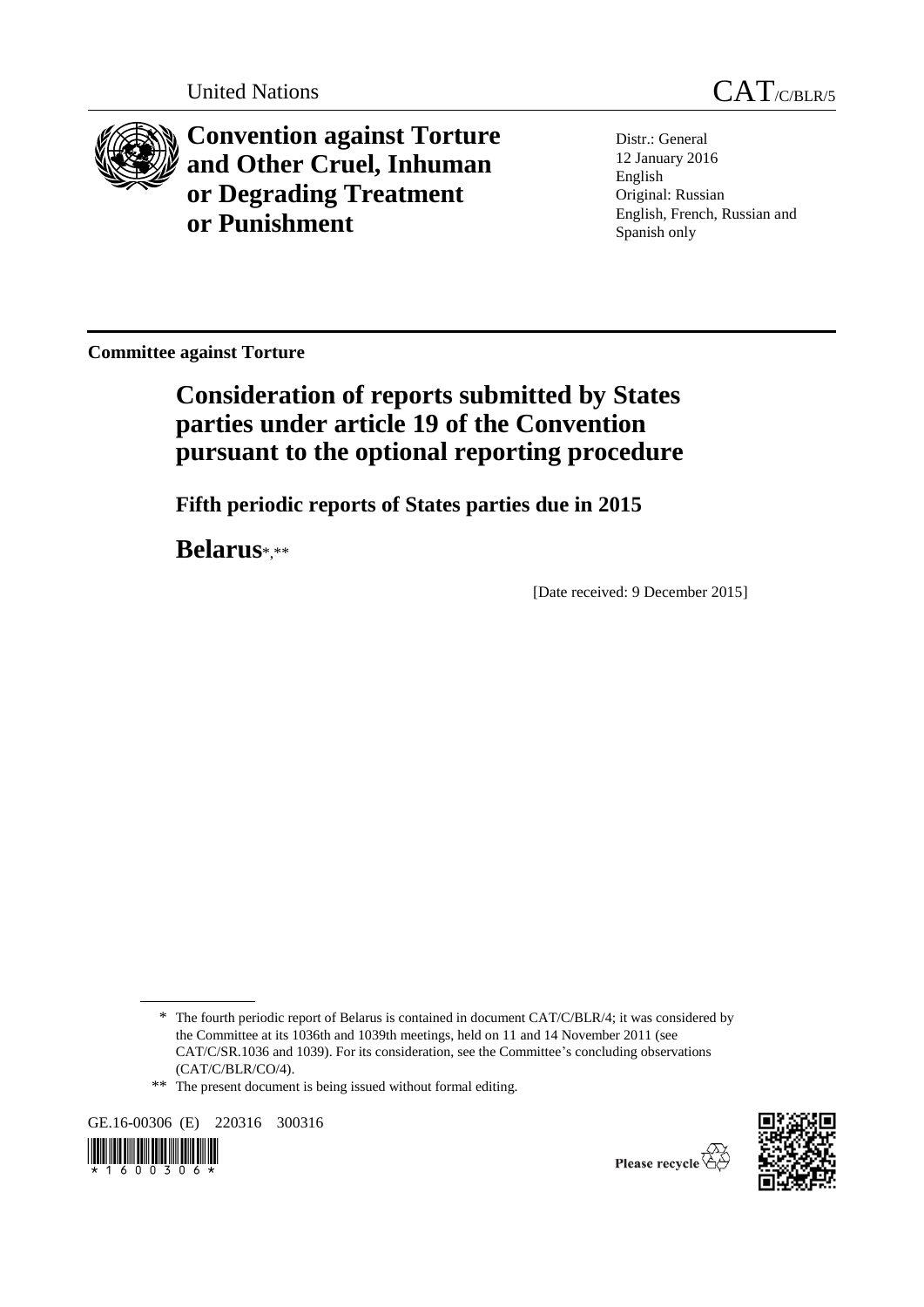### CAT/C/BLR/5

### Contents

|                                                                              | Page                     |
|------------------------------------------------------------------------------|--------------------------|
|                                                                              | 3                        |
|                                                                              | 3                        |
|                                                                              | $\overline{\mathcal{A}}$ |
|                                                                              | 12                       |
|                                                                              | 13                       |
|                                                                              | 13                       |
|                                                                              | 14                       |
|                                                                              | 19                       |
|                                                                              | 21                       |
|                                                                              | 21                       |
|                                                                              | 22                       |
|                                                                              | 24                       |
| General information on the situation of human rights, including new measures |                          |
|                                                                              | 26                       |
|                                                                              | 28                       |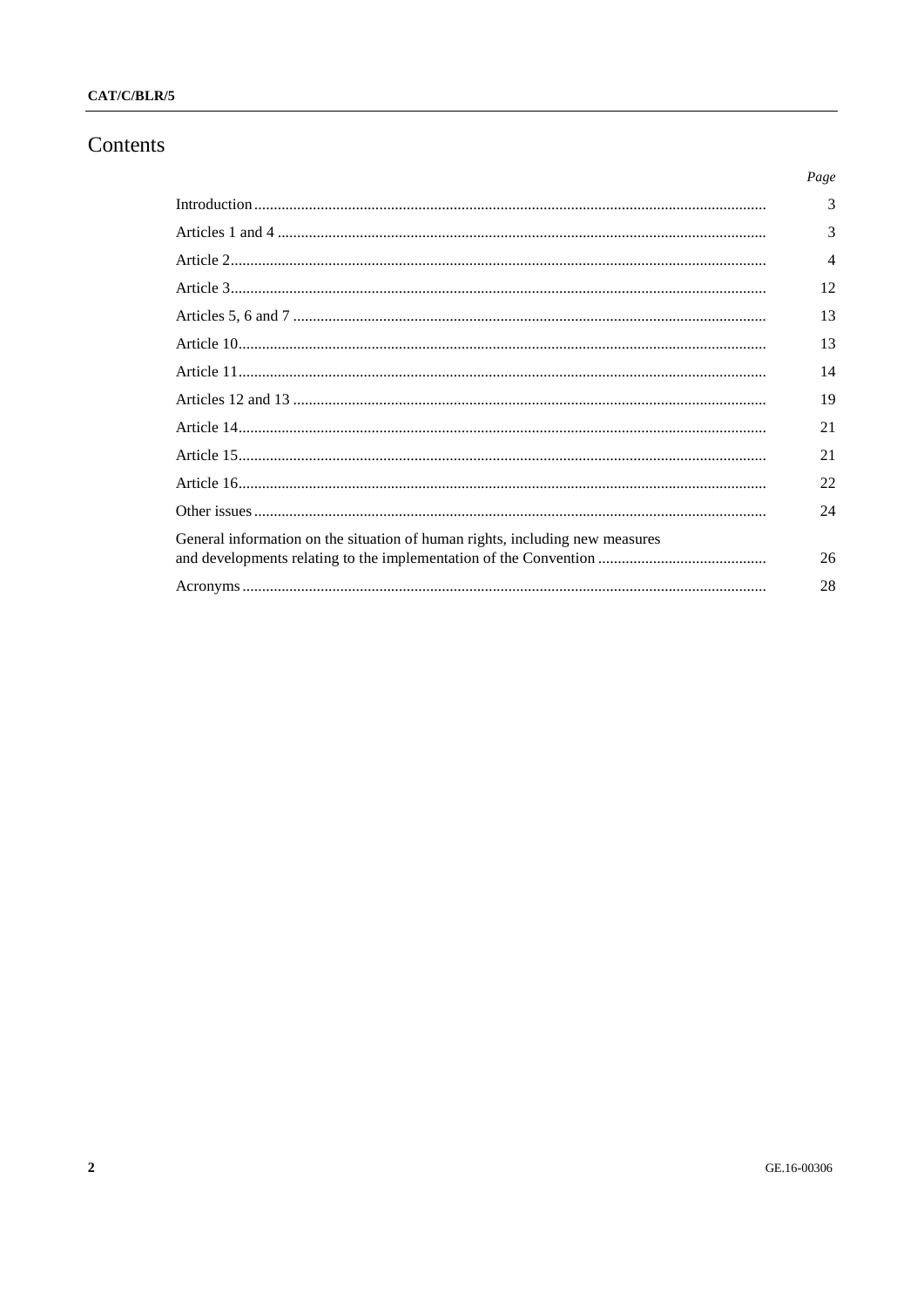### **Introduction**

1. This report, submitted under article 19 (1) of the Convention against Torture and Other Cruel, Inhuman or Degrading Treatment or Punishment, has been drawn up in accordance with the optional procedure, under which the replies of the State party to the list of issues prepared by the Committee constitute the periodic report. The list of issues for Belarus is contained in document CAT/C/BLR/QPR/5.

#### **Articles 1 and 4**

2. In accordance with the Act of 5 January 2015 amending the Criminal Code, the Code of Criminal Procedure, the Penalties Enforcement Code, the Code of Administrative Offences and the Code of Administrative Procedure and Enforcement, article 128 of the Criminal Code has been amended to include a definition of "torture", as follows:

"Torture" means any act by which severe pain or suffering, whether physical or mental, is intentionally inflicted on a person for such purposes as coercing that person or a third person to act against his or her will, including in order to obtain information or a confession, punishing him or her or for other purposes or any reason based on discrimination of any kind, when such pain or suffering is inflicted by or at the instigation of or with the consent or acquiescence of a public official acting in an official capacity or using his or her official powers. This definition does not include pain or suffering arising from the application of procedural or other measures of legal coercion.

3. Currently, offences related to the use of torture and other cruel, inhuman or degrading treatment or punishment are punishable under articles 128 (Crimes against the security of humankind) and 394 (Compulsion to testify) of the Criminal Code.

4. Offences under article 128 of the Criminal Code are punishable by deprivation of liberty for a period of 7 to 25 years, or life imprisonment or the death penalty; under article 394 (1) of the Code, by deprivation of the right to hold certain offices or take up certain occupations, or restriction of liberty for up to 3 years, or deprivation of liberty for the same period, with or without deprivation of the right to hold certain offices or take up certain occupations; under article 394 (2) of the Code, by deprivation of liberty for a period of 2 to 7 years, with or without deprivation of the right to hold certain offices or take up certain occupations; and, under article 394 (3), by deprivation of liberty for a period of 3 to 10 years, with or without deprivation of the right to hold certain offices or take up certain occupations.

5. In accordance with article 85 of the Criminal Code, no exemption from criminal responsibility or punishment in connection with a statute of limitations applies to the offences covered under article 128 of the Code.

6. Under article 83 (5) of the Code, it is for the courts to decide whether to apply a statute of limitations to a person who has committed an offence that is punishable by life imprisonment or the death penalty. If the courts find that such a person cannot be exempted from criminal responsibility because the statute of limitations has expired, neither the death penalty nor life imprisonment may be imposed, and a custodial sentence is to be handed down.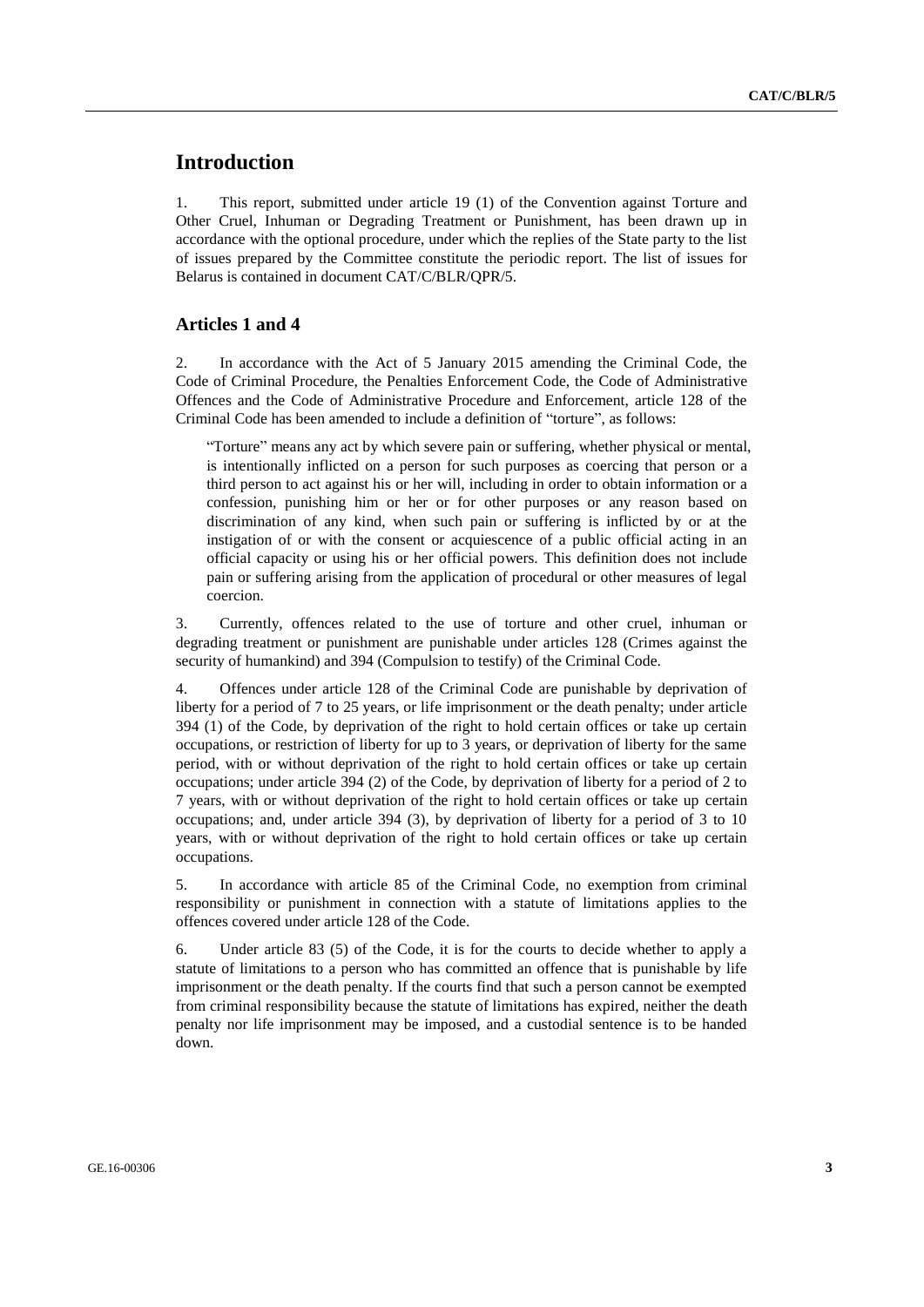### **Article 2**

7. All communications and complaints concerning misconduct committed against citizens are carefully reviewed and investigated.

8. Prisoners and persons taken into custody who report abuse are given protection and their complaints, treated with the utmost confidentiality, are investigated by units of the internal affairs agencies of Minsk, provincial departments and the Ministry of Internal Affairs, including its internal investigations service, and by the procuratorial authorities.

9. In the event that a violation is identified, offenders are prosecuted in accordance with the law.

10. In accordance with article 20 (4) of the Code of Criminal Procedure, "everyone shall have the right during criminal proceedings to legal assistance for the exercise and protection of rights and freedoms, including the right to make use of the assistance of a lawyer and other representatives, in the manner prescribed by this Code.

11. Article 41 (Rights and obligations of the suspect) provides that suspects have the right of defence. The criminal prosecution body is required to give the suspect the opportunity to exercise his or her right of defence by all legitimate means. In accordance with article 41 (2), suspects have the right:

- To receive, in the event of detention or a preventive measure in the form of remand in custody, free legal advice from a lawyer funded from local budgets before the beginning of their first examination as a suspect;
- To have one or several defence lawyers from the moment they have been informed by the criminal prosecution body that criminal proceedings have been instituted against them, that they are a suspect, that they are being detained or that a preventive measure is being imposed on them; to waive counsel and conduct the defence by themselves; to terminate the lawyer-client relationship;
- To communicate with their lawyer without hindrance, in private and in confidence, with no restriction on the number and duration of interviews;
- To be questioned, upon request, in the presence of a lawyer no later than 24 hours from the time of the actual detention.

12. In accordance with article 115 of the Code of Criminal Procedure, within 12 hours of the actual arrest, the body conducting the criminal proceedings and detaining the person must notify an adult member of the detainee's family or a close relative, or must allow the detainee to do so.

13. Paragraph 3 (a): Under article 206 (3) of the Code of Criminal Procedure, examinations may be conducted with the participation of a doctor or a specialist, if necessary.

14. Paragraph 3 (b): In 2014, the Penal Enforcement Department of the Ministry of Internal Affairs recorded and reviewed 96 communications from citizens concerning unlawful acts by officers of agencies and institutions of the penal enforcement system and secure substance abuse recovery clinics. Between 2011 and 2014, procuratorial authorities considered 158 complaints of abuse of prisoners and persons remanded in custody (67 in 2011, 35 in 2012, 37 in 2013 and 19 in 2014). The cases were dismissed. From 2012 to 2014, the courts heard 15 cases involving complaints by persons remanded in custody, persons deprived of liberty, persons sentenced to life imprisonment and persons held in custody concerning the penalties imposed on them and complaints of persons in administrative detention concerning the types of disciplinary action taken against them. The complaints were not substantiated.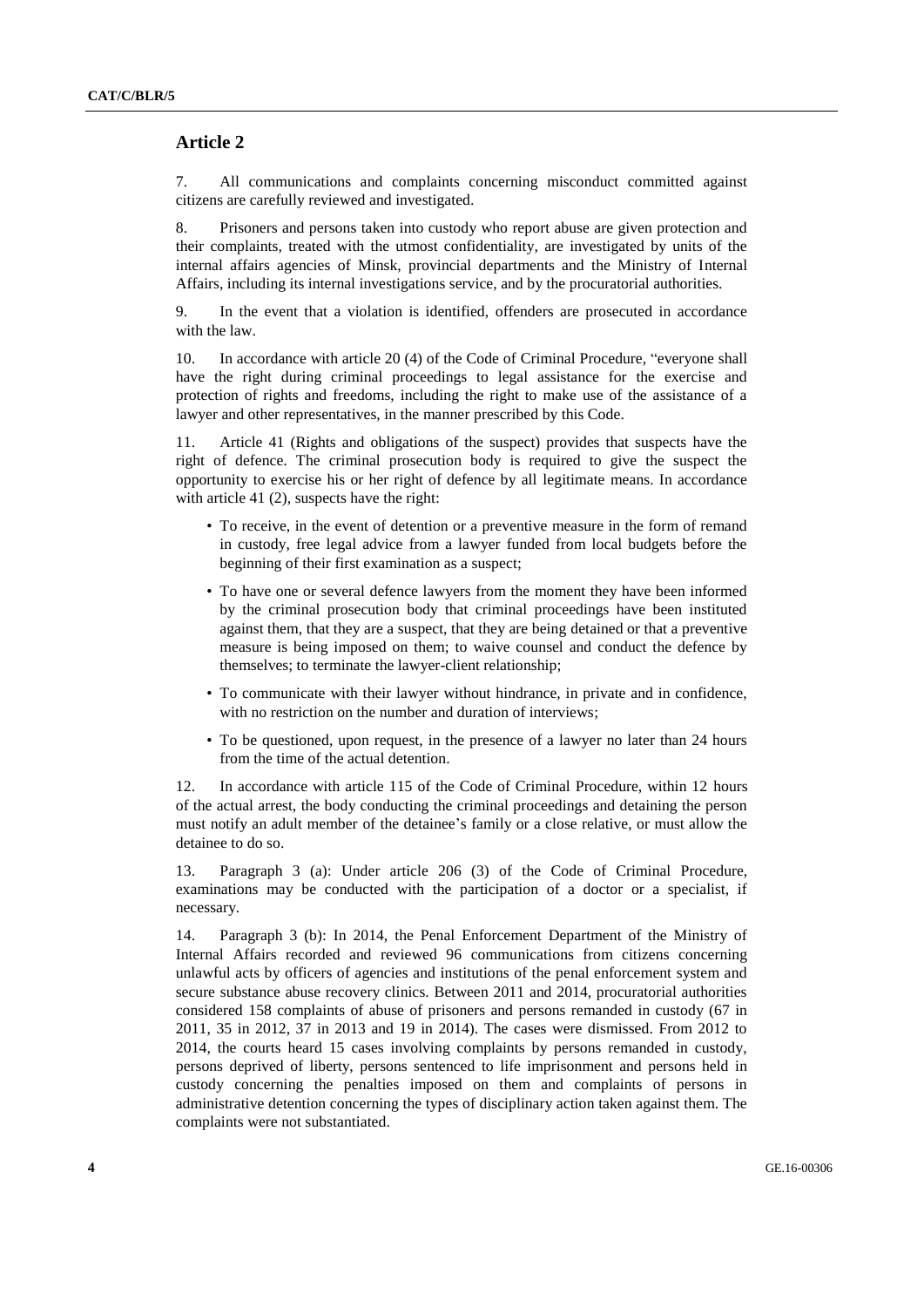15. Paragraph 3 (c): In 2011, 675 applications were filed with the courts for preventive measures to be modified (44 of which were granted), 485 in 2012 (22 granted), 582 in 2013 (32 granted), 716 in 2014 (29 granted) and 429 in the first half of 2015 (19 granted).

16. There have been no cases since 2011 in which government officials have been subject to disciplinary or criminal penalties for failing to provide fundamental legal safeguards to detained persons.

17. In 2012, one complaint of deliberately unlawful detention or holding in custody was filed with the procuratorial bodies and was referred to another body for consideration. In 2013, a similar complaint was brought and it was decided not to bring criminal proceedings for lack of evidence. No such complaints were filed in 2014.

18. Paragraph 3 (d): Under article 192 (3) of the Code of Criminal Procedure (General rules for investigative proceedings), restraining devices may be used during investigations.

19. Under article 193 (2) and (4) of the Code of Criminal Procedure, stenography, filming and sound or video recording may be used to ensure that the record is complete; the stenographic report, film footage or sound or video recordings are to be kept during the criminal proceedings; if use is made during the investigation of scientific and technological tools and techniques (such as photographing, filming, sound or video recording, casting or taking of impressions of trace evidence, or drawing up of sketches, diagrams or maps) to gather and verify evidence of a crime, the tools and techniques are to be indicated in the record along with the conditions and procedure for their use, the objects to which they were applied and the results achieved. Furthermore, it must be mentioned in the record that, before using such tools and techniques, the persons involved in the investigative proceedings were informed about this.

20. Under the Act on the Detention Procedures and Conditions Act of 16 June 2003, no provision is made for providing interrogation rooms with audio or video recording equipment.

21. However, a video surveillance system has been set up in every specialized institution of the internal affairs agencies for monitoring the conduct of the persons detained in them, which makes it possible to prevent offences from taking place by them and at the same time to detect any decline in their state of health and provide the necessary care.

22. Furthermore, the video surveillance system is capable of storing video recordings for a rather long period of time, which is an additional guarantee intended to preclude abuse on the part of officials or staff of the special facilities. With this in view, the duties of officials of the internal affairs agencies carrying out inspections of temporary holding facilities and detention centres for offenders include random viewing of such recordings and, if complaints against the staff have been lodged by citizens, an extensive review of the recordings.

23. Paragraph 3 (e): All persons are detained in remand centres of the State Security Committee (KGB) in accordance with the procedures and conditions established by law.

24. When being held in a temporary holding facility or detention centre for offenders, every detainee is provided with full information concerning the rules for the treatment of prisoners of the detainee's category, security requirements and the means of obtaining information and bringing complaints so that the detainee may understand his or her rights and obligations and adapt to the living conditions in the detention facility.

25. Since 2011, no person suspected, accused or convicted of committing a crime under article 293 of the Criminal Code has been held in a KGB remand centre.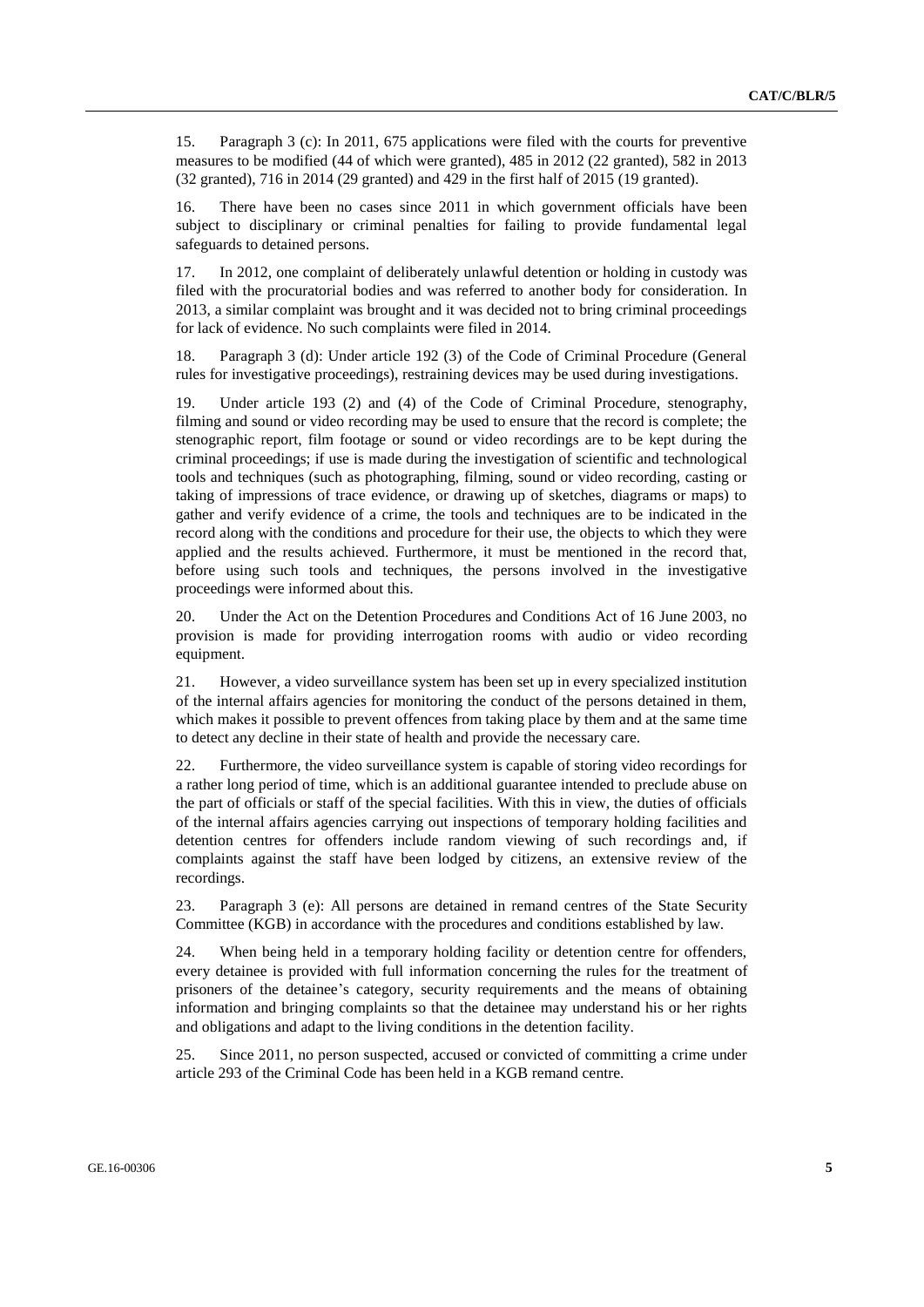26. The Office of the Procurator General considered the communication of defence counsel, Mr. M.O. Kavaleuski, alleging being wrongfully denied permission to meet with convicted prisoner, Mr. A.O. Sannikov.

27. It has been established that, on his request, Mr. Sannikov was transferred to a safe place for his personal safety. Furthermore, Mr. Sannikov did not indicate to the administration of penal colony No. 3 or the Office of the Procurator General the source of the threat to his life and health. The penal colony administration was thus required to conduct an inquiry into all possible threats. Denying a visit between Mr. Sannikov and his lawyer while he was in a safe place before completion of the inquiry was warranted and did not conflict with the law.

28. Mr. Sannikov was held in a KGB remand centre. The Office of the Procurator General carried out monthly visits to ensure that the conditions of detention of persons in custody in the KGB remand centre were in compliance with the law. During the visits, the documents of the accused were reviewed, including medical records, and rounds were made to the cells, at which time all detainees were informed about the mechanism for complaints concerning conditions of detention or violations of their rights by the administration of the centre.

29. The Office of the Procurator General did not receive any complaints from Mr. Sannikov or Mr. V.P. Nyaklyayeu concerning the procedure and conditions of detention.

30. The Office of the Procurator General assigned the Office of the Military Procurator to look into the communication received on 19 May 2011 from the chair of the Belarusian Helsinki Committee, Mr. O.N. Gulaka, regarding alleged unlawful acts of KGB officers against Mr. Sannikov. No evidence was found to support the allegations. It was thus decided not to institute criminal proceedings.

31. The Office of the Procurator General examined Mr. Nyaklyayeu's complaints about injuries inflicted on him. A preliminary inquiry into this allegation was carried out. An investigation was also conducted in accordance with article 174 of the Code of Criminal Procedure and criminal proceedings were dropped on the grounds provided for under article 29 (1) (2) of the Code (lack of evidence that a crime had been committed).

32. A record of persons in special institutions is kept in a register of such persons and information about a specific person may be requested by both the competent State bodies and family members and lawyers.

33. In accordance with Council of Ministers decision No. 909 of 20 July 2006, the regulations governing the Unified State Offences Registration and Record-Keeping System were approved, in which, inter alia, information on detainees (involved in criminal proceedings) are entered and stored or on persons who have been detained (with corresponding boxes of the registration card of form 1-L completed).

34. State security officers carry official identity cards when they are on duty and present them when they exercise their authority. There is no provision under the law for State security officers to have a badge.

35. A model badge with an identification number of the officer of the internal affairs agencies was established under Ministry of Internal Affairs Order No. 513 of 29 November 2013. According to the Order, the badge may be worn on the officer's uniform in the matter prescribed by the regulatory acts of the Ministry of Internal Affairs that set forth the rules for wearing an officer's uniform.

36. All officers of the internal affairs agencies are provided with uniforms and badges with their identification numbers.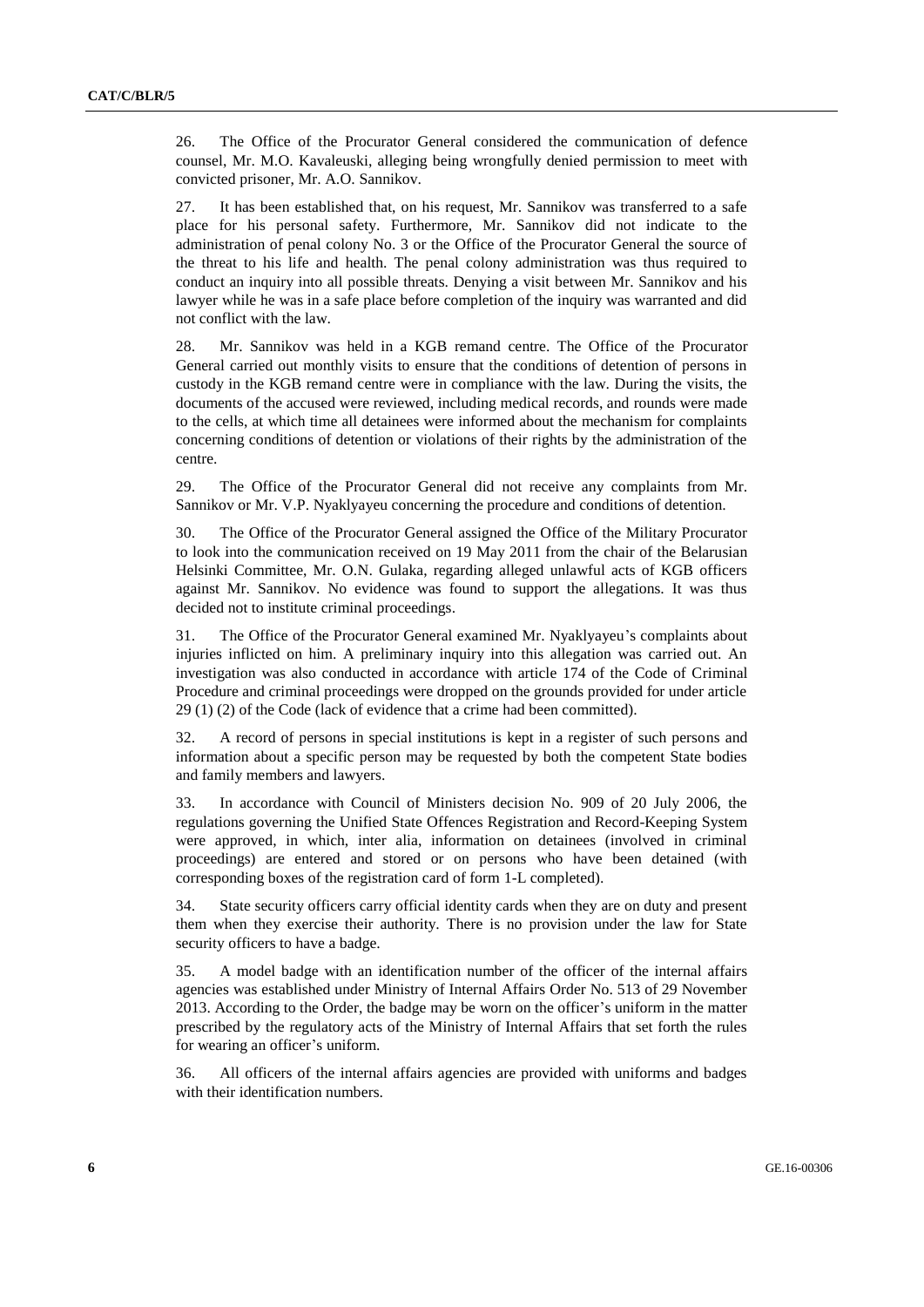37. With a view to protecting the rights of convicted persons and persons in custody and preventing acts of torture and cruel or inhuman treatment, the Office of the Procurator General carries out inspections of places of detention and correctional facilities, has set up helplines, regularly holds private interviews with convicted persons and persons in custody, meets with former prisoners to obtain information from them about allegations of torture and violence while they were in custody or were serving their sentence and analyses the causes of bodily injuries to inmates in remand centres and prisons. When warranted, acts of procuratorial supervision are introduced.

38. In 2014, the procuratorial agencies carried out 1,555 inspections of institutions of the penal correction system, which resulted in the introduction of 522 acts of procuratorial supervision. A total of 166 internal affairs officers were brought to justice for breaking the law.

39. Presidential Decree No. 6 of 29 November 2013 on Improving the Judicial System of the Republic of Belarus was adopted for the purpose of enhancing the independence of the judicial system, ensuring consistency of judicial practice, promoting the specialization of courts and improving the quality of the administration of justice.

40. The independence of judges is ensured by the procedure prescribed by law for their appointment, suspension and removal from office, their personal immunity, the procedure for hearings and consideration of cases, professional secrecy with regard to their deliberations and a prohibition on requests for disclosure of information on them, liability for contempt of court or interference in the court's activities and other guarantees of a judge's status and the requisite organizational and technical conditions for the work of the courts. Interference in judges' administration of justice is prohibited and is subject to criminal punishment.

41. The principle of independence of judges is developed in articles 60 and 110 of the Constitution, article 85 of the Code on the Judicial System and the Status of Judges and in procedural law (article 22 of the Code of Criminal Procedure, article 2.13 of the Code of Administrative Procedure and Enforcement, article 11 of the Code of Civil Procedure and article 12 of the Code of Economic Procedure).

42. Judges hold public office, are civil servants and are covered by the Civil Service Act of 14 June 2003. The form, system and amount of pay for public servants and persons with equivalent status are established by law.

43. Under article 99 (4) of the Code on the Judicial System and the Status of Judges, judges are appointed for a five-year term and may be appointed for further terms or for an indefinite period. When appointing a judge for a five-year term, the presiding officer of the court or his or her deputy or judge of another court is to determine at the same time, within his or her term in office, whether to appoint a judge for a five-year term or an indefinite period.

44. Judges serve until they reach the retirement age in the public service (65 years), and the presiding officer, deputy presiding officer and judges of the Supreme Court, the presiding officers of the provincial courts and Minsk City Court and the presiding officers of the provincial economic courts and Minsk City Economic Court, with their consent, may be kept in public service after they have reached the retirement age by decision of the President on account of the demand by the State for their expertise, knowledge and skills, and practical work experience.

45. The disbarment of the following persons was carried out by decision of the Ministry of Justice of 14 February 2011 in accordance with the Bar Act and paragraphs 82, 83, 107 and 110 of the Regulations on Licensing of Certain Professions, approved by Presidential Decree No. 450 of 1 September 2010 on the Licensing of Certain Professions: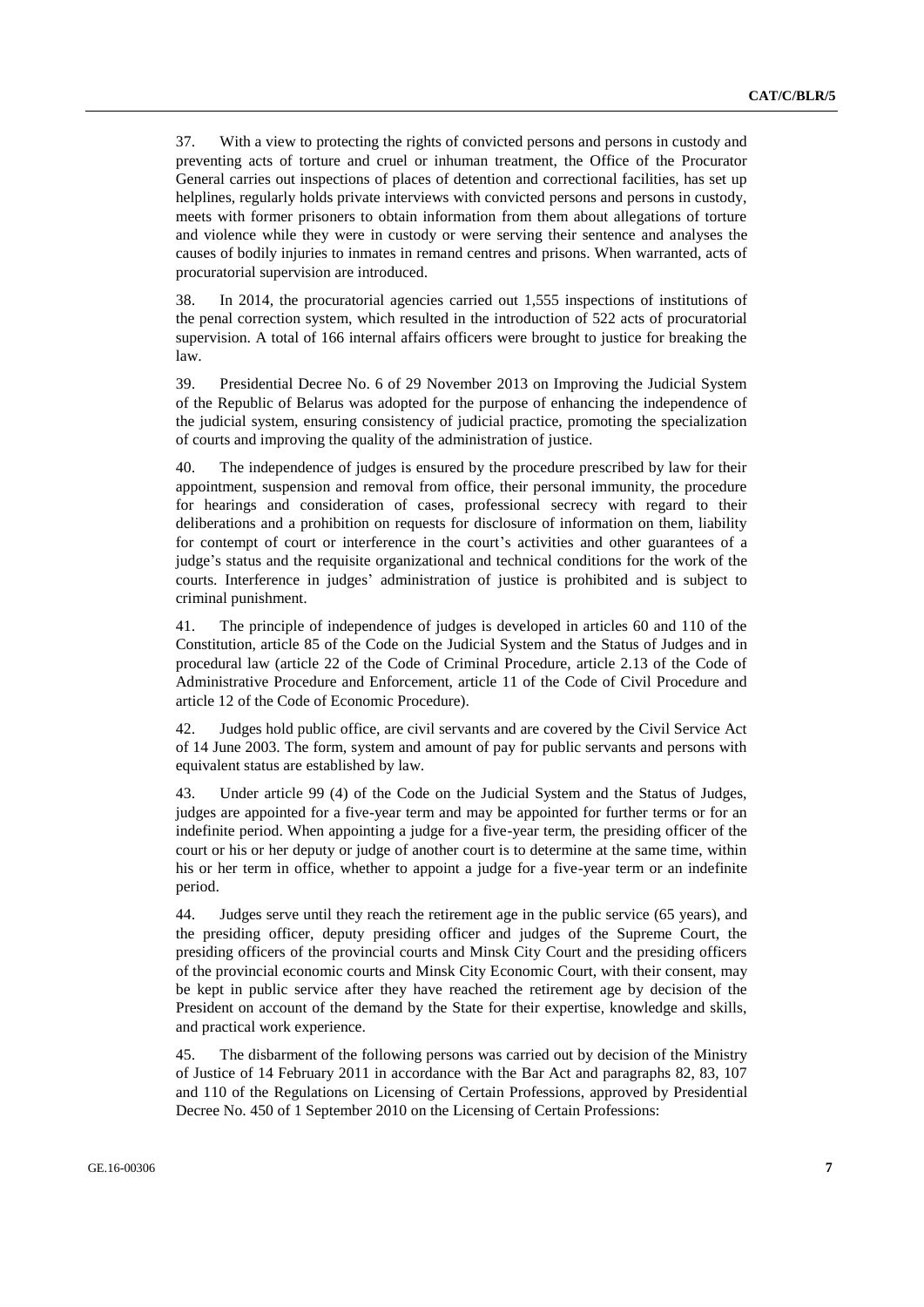- Mr. A.V. Aheyev and Ms. T.N. Aheyeva, for serious irregularities in the execution of agreements on legal assistance and obstruction of the licensing authority's efforts to monitor compliance with the law, consisting in submitting false information;
- Mr. V.I. Toustsik and Ms. T.P. Harayeva, for gross violations of the law on licensing, consisting in refusing to represent Ms. I.K. Khalip.

46. Mr. Aheyev, Ms. Aheyeva, Mr. Toustsik and Ms. Harayeva were disbarred by the Minsk City Bar Association by decision of the presidency of the Minsk City Bar Association, No. 11/2011 of 6 April 2011 in connection with the termination of the license to practice law.

47. By decision of the presidency of the Bar Association, No. 8/2011 of 3 March 2011, Mr. Sapelka was expelled from the Minsk City Bar Association for conduct unbecoming a lawyer, consisting in unauthorized leave, despite the fact that he had been denied such leave by the governing body for the legal profession, prolonged absence from work, failure to provide information about his whereabouts, failure to respond to the summons of the body leading the criminal proceedings for the protection of the rights and legitimate interests of the accused, lack of agreement with the defendant concerning his absence and failure to transfer the client file to another lawyer with the client's consent, i.e. the refusal, in practice, to carry out professional duties.

48. By decision of the presidency of the Minsk City Bar Association, No. 23/2011 of 4 October 2011, Ms. Harayeva was admitted to the bar on 10 October 2011 and has been practising law at legal clinic No. 2 in the Soviet district of Minsk to this day.

49. In accordance with article 20 of the Laws and Regulations of the Republic of Belarus Act, Belarus recognizes the primacy of the universally recognized principles of international law and ensures that its laws comply with those principles. The rules of law contained in the international treaties to which Belarus is a party form part of domestic legislation; are directly applicable, except where it is specified in an international treaty that such application requires the adoption (promulgation) of a domestic legal act; and are supported by the legal act whereby Belarus expresses its consent to be bound by the international treaty concerned.

50. Such provisions are also reflected in the criminal procedural law. For example, article 1 (4) of the Code of Criminal Procedure provides that international treaties to which Belarus is a party that define rights and freedoms of individuals and citizens are to apply in criminal proceedings equally with the Code. According to article 1 (3) of the Criminal Code, the Code is based on the Constitution and the universally recognized principles and standards of international law. According to article 3 (3) of the Code of Criminal Procedure, Belarusian criminal and penal enforcement legislation and its application in practice are based on strict observance of the guarantees of protection against torture, violence and other cruel or degrading treatment of convicted persons, in accordance with the Constitution and the principles and standards of international law.

51. Procuratorial officials and judges attend regular and comprehensive staff development courses, including on issues involving the application of the provisions of international agreements to which Belarus has acceded, at the Belarusian State University Institute for Further and Advanced Training for Judges, Prosecutors and other Judicial Officers.

52. Acts are categorized under a given article or articles of the Criminal Code based on the particular circumstances of the case. The practice of the court hearings of cases involving murder, assault with intent to do grievous bodily harm, offences against sexual inviolability or sexual freedom and other types of crimes are set out in the decisions of the plenum of the Supreme Court (for example, decision No. 7 of 27 September 2012 on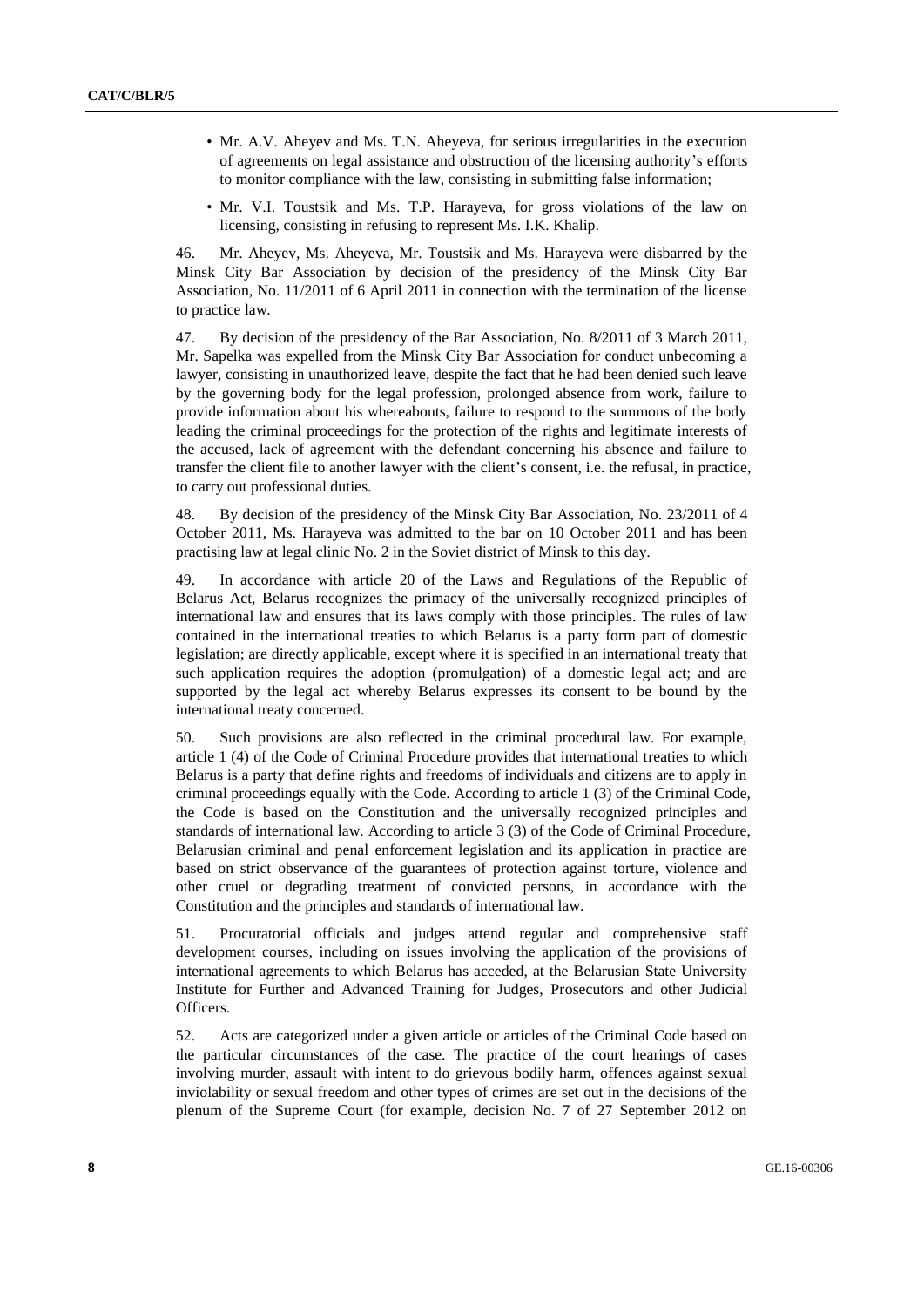judicial practice in cases of offences against sexual inviolability or sexual freedom (Criminal Code, arts. 166-170)).

53. The Principles of Crime Prevention Act of 4 January 2014 provides for a number of measures to combat domestic violence. For example, there is a provision for an injunction as a personal protection measure to be issued against a citizen who has committed an act of domestic violence, which consists in restricting the person from taking certain actions. By decision of the Council of Ministers, No. 353 of 14 April 2014, the regulations governing the procedures for providing citizens against whom an injunction has been issued with a temporary place of residence were approved.

54. The issuance of injunctions is a personal protection measure that consists in establishing that a citizen has committed an act of domestic violence and restricting him from taking certain actions. The injunction is issued following the adoption of a decision to impose an administrative penalty for an offence, covered under articles 9.1, 9.3 and 17.1 of the Code of Administrative Procedure, against a family member.

55. Injunctions are taken out in two ways.

56. Victims of domestic violation are free to leave their homes, go with their children to stay with relatives, turn to a crisis centre etc. In such cases, the aggressor is prohibited under the injunction to attempt to find out the place of residence of the victim of domestic violence if the victim's whereabouts are not known to him; it is prohibited to visit the victim's place of residence or stay; it is prohibited to contact the victim, including by telephone or via the Internet.

57. Otherwise, when the victim of domestic violence is unable to leave the place of residence, an injunction (with the written consent of the adult victim) requires the perpetrator to leave the shared living quarters and imposes a ban on the use of jointly owned property.

58. Officers of the internal affairs agencies issued 214 injunctions in 2014, including 166 with the obligation to leave the shared living quarters temporarily.

59. Furthermore, the Ministry of Internal Affairs has begun amending the Code of Administrative Procedure with a view to including express provision in the area of crime prevention for administrative responsibility for breaches of the law, including injunctions.

60. A bill on the prevention of domestic violence is currently being drafted.

61. A network of mobile social services offices is being set up and developed, represented in each administrative district by the territorial social services centre (146 in total) and 2 city social services centres for families and children.

62. Under the 2013 Social Services Act, social care services have been introduced that provide comprehensive assistance to persons experiencing hardship, including victims of violence. A council in charge of care arrangements has been set up to provide such assistance, which is composed of health and education specialists and members of the commissions on minors' affairs and other State bodies and organizations.

63. "Crisis rooms" are being set up to provide temporary shelter in certain social adaptation and rehabilitation centres. As of 1 January 2015, 105 such crisis rooms are in operation (compared with 74 as of 1 January 2014). These rooms are intended to provide assistance to the following categories of citizens: victims of human trafficking and persons affected by violence, man-made and natural disasters and terrorist acts.

64. The centres are capable of providing victims of domestic violence with counselling and information, education, psychological and social rehabilitation services, social care services, temporary shelter and other services.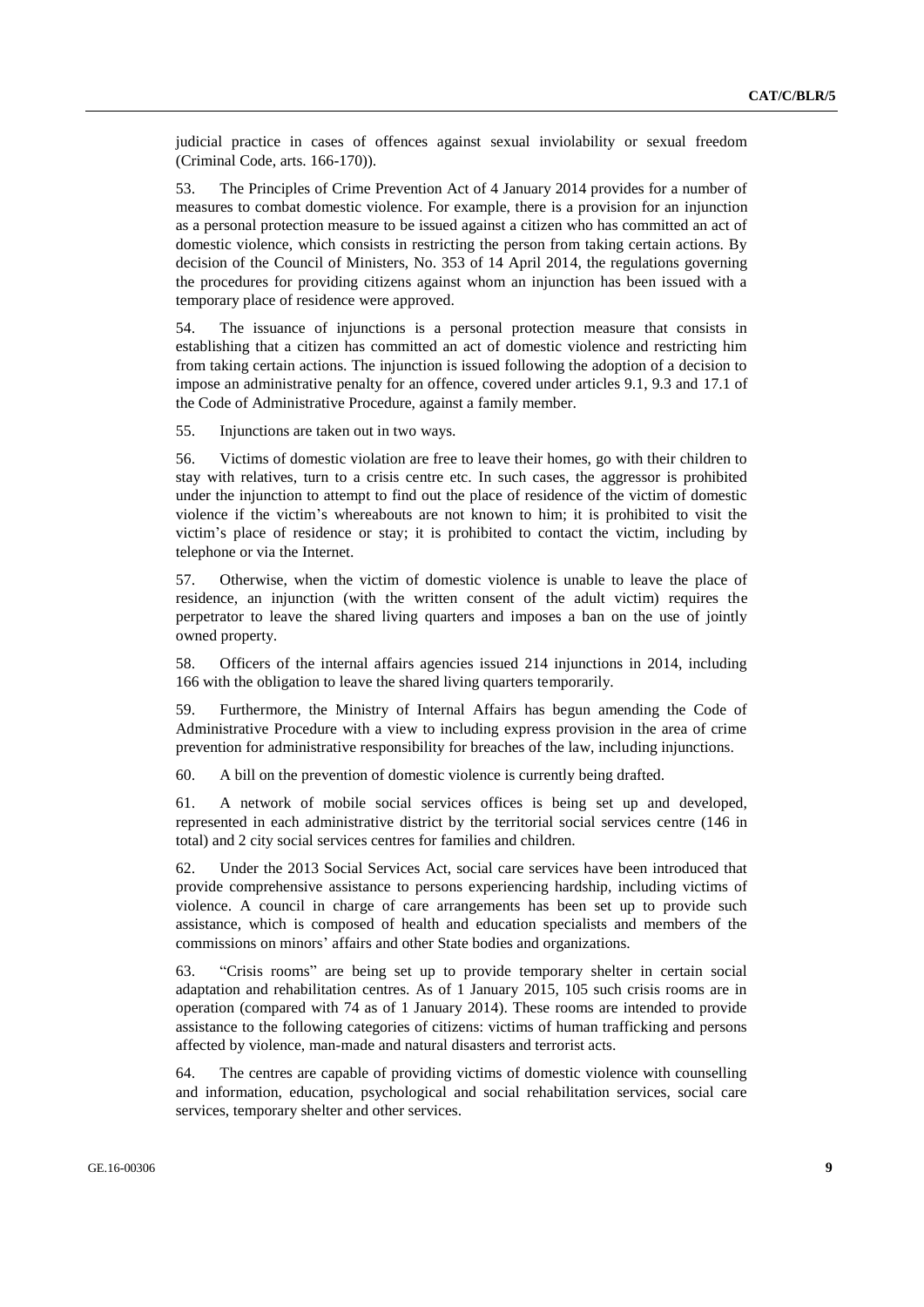65. Such temporary shelter is free of charge and includes the provision of a place to sleep, a set of bed linen, personal hygiene items, and food and drink.

66. A nationwide toll-free hotline for victims of domestic violence has been in operation since 2012 (tel. 8 801 100 8 801).

67. The Government is carrying out international technical assistance projects in conjunction with the United Nations Population Fund and the United Nations Children's Fund on national capacity-building to combat domestic violence in Belarus and achieve gender equality.

68. Awareness-raising campaigns are routinely carried out in Belarus with a view to reducing the incidence of domestic violence and domestic crimes. A number of campaigns have been launched in the reporting period, including ones with the following titles: "Safe Neighbourhood", "A House without Violence", "Stop Violence", "Household", "Kitchens without Violence" and "Nurseries without Violence". Information on the campaigns is widely publicized in the local and national media.

69. Advanced training was provided to chiefs and deputy chiefs of public security militia stations during the 2014/15 academic year with a view to preparing officers of internal affairs agencies to deal with domestic violence more effectively. The Ministry of Internal Affairs Academy offered a course on the subject of enhancing the work of the internal affairs agencies in combating domestic violence. There are plans to provide further training to 60 officers of the territorial divisions of the internal affairs agencies.

70. Since 1 January 2012, the divisions have received 5,930 statements (reports, complaints) about acts of sexual or domestic violence against women and children. Following consideration of the statements (reports) according to the procedure described in article 174 of the Code of Criminal Procedure, a decision was taken on 3,929 statements (reports) to institute criminal proceedings and criminal proceedings were dropped for the remaining 1,998 cases on the grounds of rehabilitation. Currently, three statements are under review.

71. Following preliminary inquiries, 3,123 criminal cases have been transferred to the Office of the Procurator for referral to the Court and orders were issued for the preliminary inquiries into 319 cases to be discontinued and pretrial investigations into 123 cases to be dropped. Currently, 364 criminal cases are in progress.

72. The national legislation provides for no penalties for the dissemination of political views.

73. No additional legal or institutional measures to protect persons engaged in human rights work in their personal capacity or within the framework of the work of voluntary associations in Belarus have been taken.

74. Citizens of Belarus engaged in human rights activities have the same right to protection and support of the State as other citizens of Belarus. If such activities run counter to the law (constitute a crime or lesser offence), such persons are responsible under the legislation in force.

75. All the decisions concerning the citizens mentioned above were taken only by the relevant State authorities in accordance with the national legislation on the basis of a full and objective investigation into the circumstances of the criminal cases.

76. Each decision was handed down on the basis of evidence in accordance with the law, in particular the testimony of many witnesses, various documents and other material evidence that support the allegations of wrongdoing against the accused.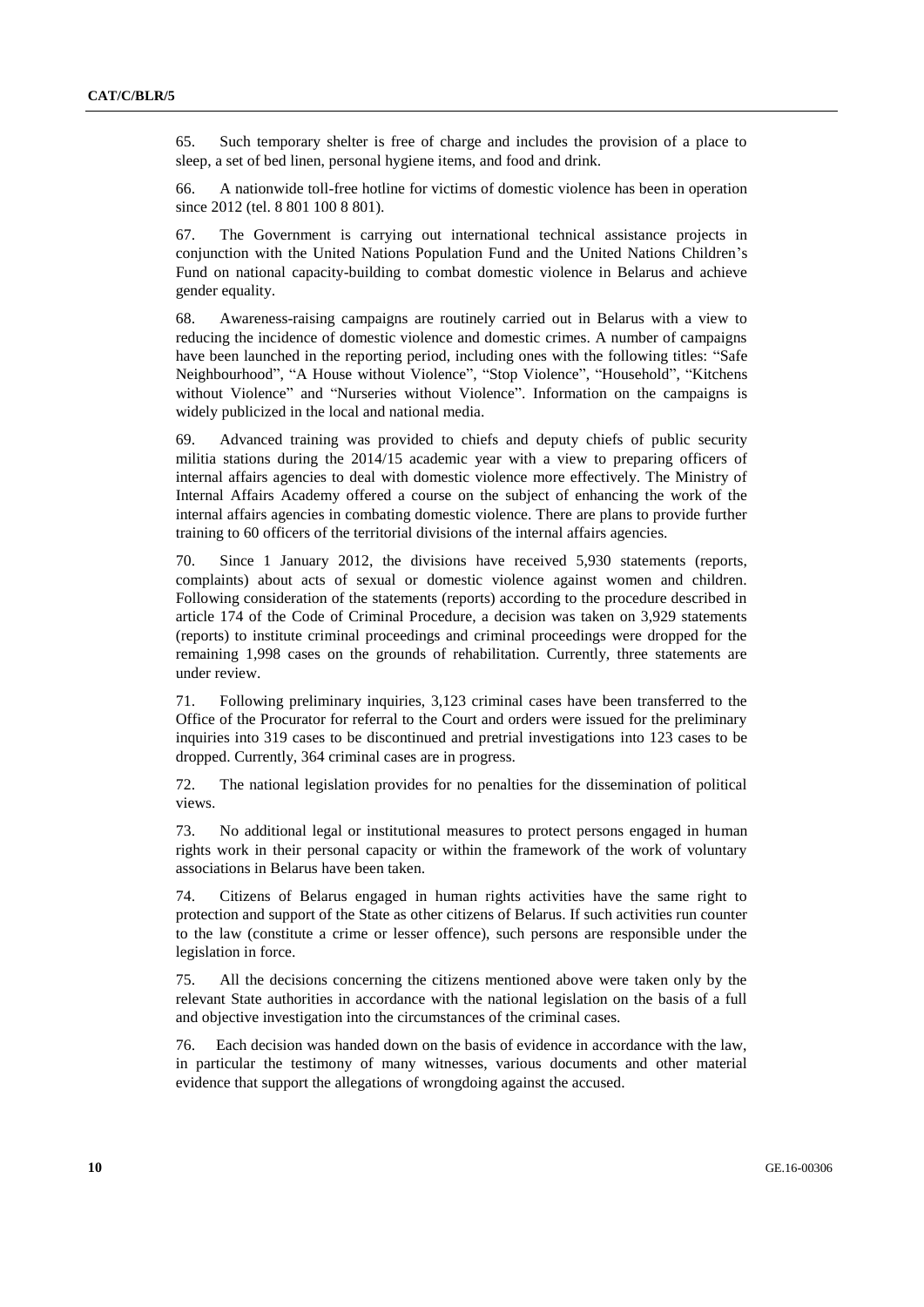77. There is no evidence to substantiate the allegations that persons involved in journalistic activities were subject to threats to personal safety, violence, intimidation, persecution or other violations of their rights and legitimate interests.

78. The Office of the Procurator General has received no information concerning any harassment or threats against journalists Iryna Khalip and Andrzej Poczobut, chair of Belarus Helsinki Committee Aleh Hulak, head of Legal Aid to the Population Oleg Volchek and opposition social network moderator Roman Protasevich.

79. The Pervomaysky District Court in Minsk found Mr. A.V. Bialatski guilty of concealment of income on a large scale and sentenced him to 4.5 years' maximum security imprisonment and his property confiscated. The crime was uncovered during an audit conducted by the tax authorities of Belarus. The case file reviewed by the court contains no information to suggest that there were any political motives behind Mr. Bialatski's prosecution.

80. Mr. Bialatski was released on 21 June 2014 in connection with a commutation of the sentence under an amnesty.

81. Belarus is a party to all the universal instruments of the United Nations on combating human trafficking and to the Council of Europe Convention on Action against Trafficking in Human Beings and has helped to draft the model laws of the Commonwealth of Independent States on combating human trafficking and assistance to trafficking victims.

82. All matters involving trafficking in persons, including work and study abroad, international adoption and the business activities of travel, marriage and modelling agencies, are regulated under the national law.

83. The Action against Human Trafficking Act, adopted in July 2012, incorporated and systematized the provisions of all previous laws and regulations in this area.

84. The Act amending the Action against Human Trafficking Act was adopted on 16 December 2014. The Act sets forth an expanded definition of trafficking in persons and provides a basis for identifying and referring victims of human trafficking for rehabilitation; provision is also made for a 30-day period during which victims may undergo rehabilitation and consider whether to seek criminal prosecution.

85. Pursuant to the Act, the Council of Ministers adopted decision No. 485 on 11 June 2015, approving the regulations governing the procedure for identifying victims of trafficking, the procedure for completing the questionnaire for citizens who could be the victims of human trafficking or related crimes and the procedure for submitting the information contained therein. The regulations provide, inter alia, for the introduction of a single questionnaire when dealing with victims of trafficking in persons; a harmonized approach to collecting information on victims of trafficking and the assistance provided; and a single set of procedures for identifying victims and completing questionnaires and referring them for assistance.

86. In 2011, a multidisciplinary team was set up in each of the country's six provinces to identify victims of trafficking in persons and provide them with referrals and assistance.

87. Currently, there are six constituent elements that render trafficking in persons and related acts criminally punishable and cover all aspects and forms of modern slavery. The maximum penalty is deprivation of liberty for 15 years and confiscation of property. Crimes involving pornography, including child pornography, fall into a different category of offences.

88. The protection and rehabilitation of victims of trafficking in persons in Belarus is provided for free and includes the following: temporary shelter; legal assistance, including free legal aid from members of the Bar Association; medical care; psychological support;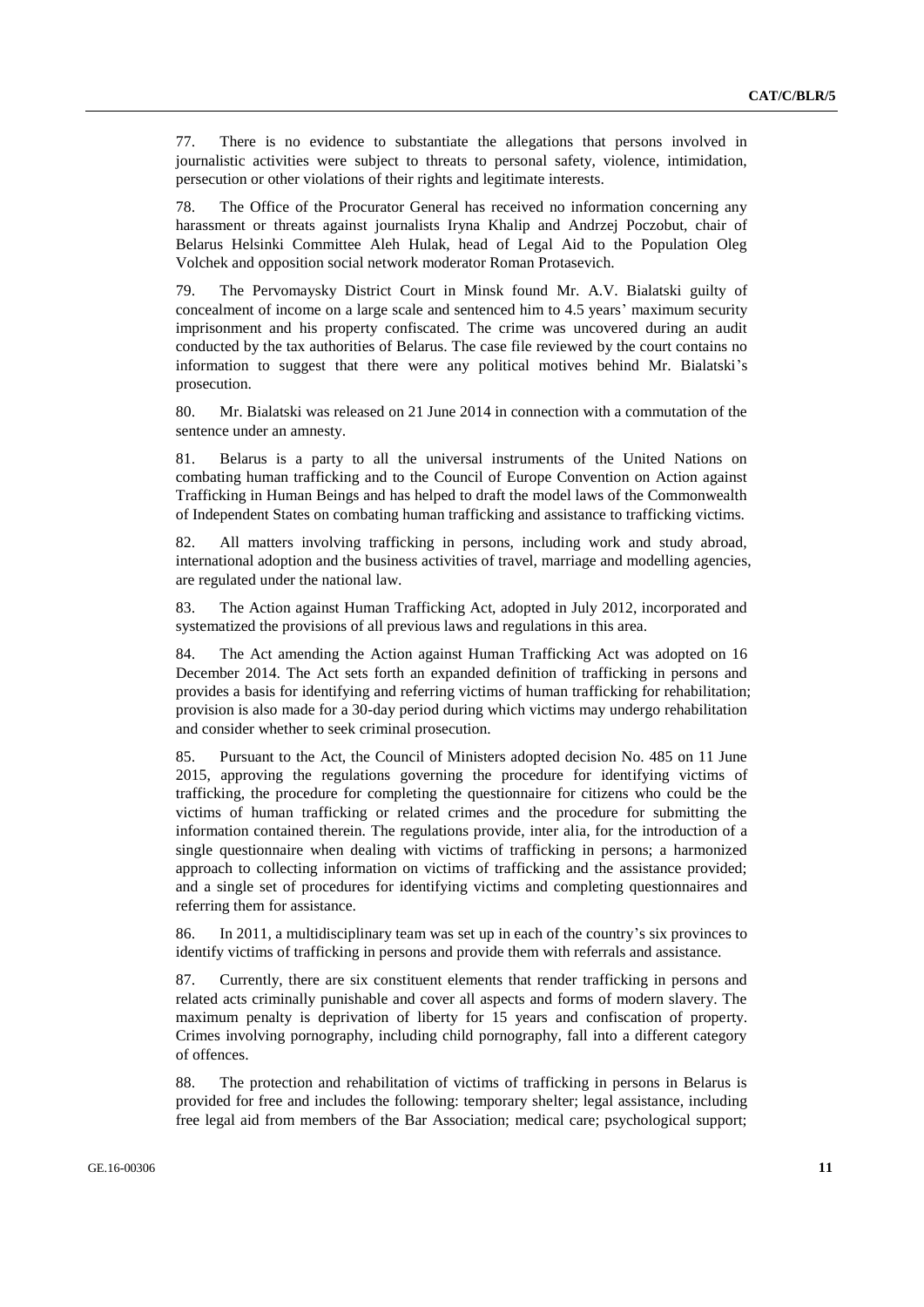family tracing or placement with foster families, or in children's homes; and employment assistance.

89. Since 2011, there has been a trend towards a greater number of victims of exploitation at home compared with the number of victims of exploitation abroad: while in 2010 the ratio was 180 to 182, it was 124 to 85 in 2012; 90 to 59 in 2013; 54 to 43 in 2014; and 65 to 29 in the first eight months of 2015, respectively.

90. Considerable attention has been given to professional training and staff development of persons dealing with trafficking in persons. The Ministry of Internal Affairs Academy has been training specialists in combating human trafficking for the criminal police since 2005.

91. Further training by members of the law enforcement agencies at home and abroad is regularly carried out at the International Training Centre on Migration and Combating Human Trafficking, which is the main training facility for the States members of the Commonwealth of Independent States for training, upgrading skills and staff development in the area of migration and combating human trafficking. Leading experts in trafficking in persons are called in to provide training and they have developed a number of training courses. More than 1,500 persons from 30 States have received training at the Centre. The Centre is partnered with the International Organization for Migration, the United Nations Office on Drugs and Crime and the Office of the United Nations High Commissioner for Human Rights (OHCHR).

#### **Article 3**

92. Under the Act of 4 January 2014 amending certain laws on the legal status of foreign nationals and stateless persons in the Republic of Belarus, the Act on the Legal Status of Foreign Nationals and Stateless Persons in the Republic of Belarus of 4 January 2010 was amended to include a new article 17-1 (Guarantees of non-refoulement of foreigners). This article provides that foreigners may not be returned or expelled against their will to a foreign State where their life or freedom might be endangered because of their race, religion, nationality, ethnic background, membership of a social group or political opinion or where they may be subjected to torture. These provisions do not apply to foreigners who pose a threat to the national security of Belarus or have committed a crime in the territory of Belarus that is categorized under the Criminal Code as serious or especially serious.

93. Statelessness is not an acute problem in Belarus. Steps have been taken in the country, including at the legislative level, to protect the rights of stateless persons and minimize the negative consequences stemming from their legal status. The national legislation on nationality contains provisions aimed at reducing and preventing statelessness. Belarus has entered into agreements on simplifying procedures for acquiring citizenship with the Russian Federation, Ukraine, Kazakhstan and Kyrgyzstan, which preclude cases of statelessness from occurring.

94. In accordance with article 20 of the Citizenship Act of 1 August 2002, citizenship of the Republic of Belarus may not be terminated if the citizen of Belarus does not have citizenship of another State or guarantees of obtaining such citizenship.

95. A positive result of the actions taken was a steady decline in the number of stateless persons residing in Belarus.

96. The internal affairs agencies of Belarus are constantly making efforts to improve methods of work with stateless persons.

97. Under article 5 of the Act on the Granting of Refugee Status and Subsidiary and Temporary Protection to Foreign Nationals and Stateless Persons, the following categories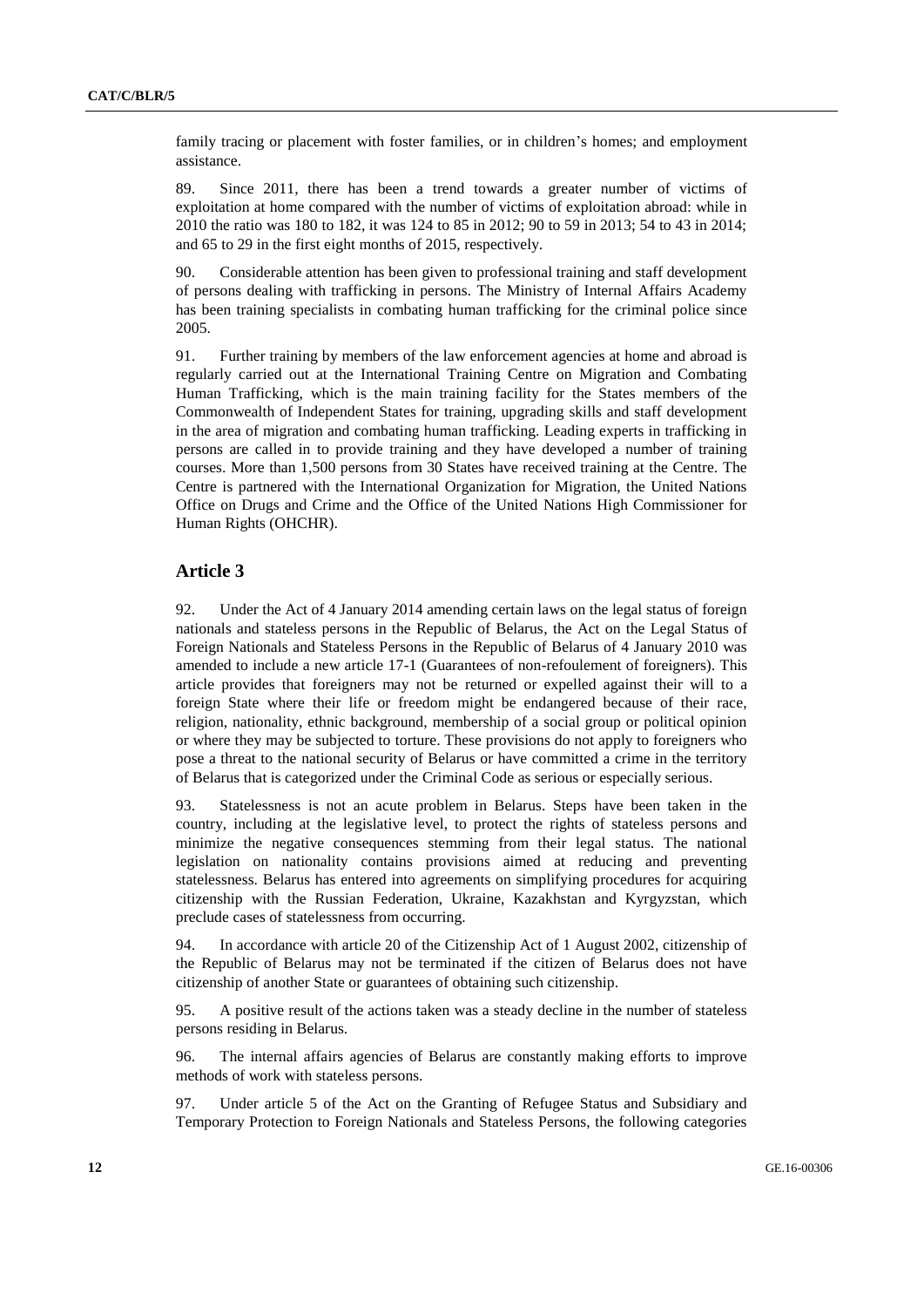of persons may not be returned or expelled against their will to the territory of a State where they may be subjected to torture, including foreigners who:

- Apply for protection;
- Have been granted refugee status or subsidiary or temporary protection;
- Have had the review of their application for protection suspended;
- Have been refused refugee status and subsidiary protection;
- Have been refused an extension of the period of their subsidiary protection;
- Have lost refugee status or subsidiary protection;
- Have had their refugee status or subsidiary protection cancelled.

98. If such foreigners may not be returned or expelled, they are to have the right to apply for a temporary residence permit in Belarus in the manner prescribed by the laws and regulations of Belarus.

99. Decisions on expulsion are taken by the internal affairs agencies or the State security bodies. In establishing grounds for a decision to expel a foreigner, the competent authority must inform the person in question, by delivering or sending notification to his or her place of residence, that an expulsion decision is under consideration.

100. Any person against whom an expulsion decision has been rendered may challenge the decision by bringing an appeal, in the prescribed manner, before a higher public authority or court of law. Appeals against such decisions are grounds for temporary stay of the foreign national in Belarus for the length of the consideration of the complaint.

101. In the period since 2011, 31 foreigners who have been denied refugee status or subsidiary protection in Belarus have been returned, as follows: 1 person to Armenia, 4 to Georgia, 19 to the Russian Federation, 2 to Turkey and 5 to Ukraine.

102. Belarus does not provide diplomatic assurances in cases of refoulement, extradition and expulsions.

#### **Articles 5, 6 and 7**

103. Since the consideration of the previous report, no request by a third State for extradition of an individual suspected of having committed an offence of torture has been received by the Office of the Procurator General.

104. As the Criminal Code applies regardless of the criminal law in the place where a criminal act covered under article 128 (Crimes against the security of humankind) is committed, acts of torture are characterized as crimes that fall under universal jurisdiction (Criminal Code, art. 6 (3) (2)).

105. Information on progress towards full compliance with the provisions of the Convention is also set out in paragraphs 1-15 of the replies.

#### **Article 10**

106. Paragraph 17 (a) and (b): Staff at temporary holding facilities and detention centres for offenders regularly take part in refresher courses. Training of the staff makes it possible for them to maintain a secure environment in such special facilities.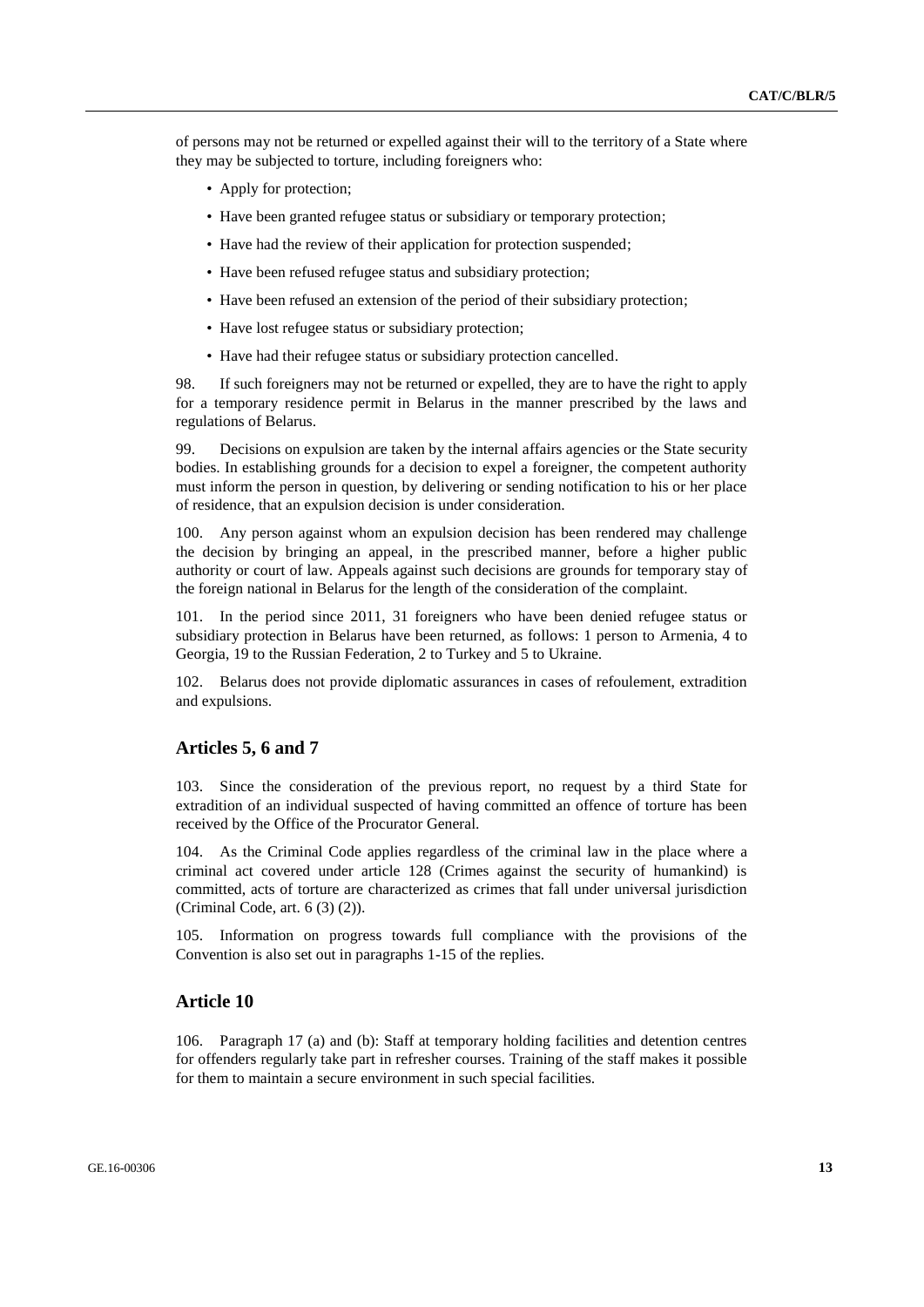107. Paragraph 17 (c): There are no restrictions on the recruitment of women officers to serve in temporary holding facilities or detention centres for offenders. Women officers have the same opportunities as their male counterparts for career advancement, including access to leadership positions involving responsibility for policymaking and designing strategies for the treatment of and assistance to women prisoners.

108. Paragraph 17 (d): Candidates for service in internal affairs bodies and, in particular, in temporary holding facilities and detention centres go through a careful selection process for the purpose of ensuring that they have the requisite professional skills and personal qualities. Candidates for recruitment to the service must be vetted to ensure that they meet requirements, including through an examination by specialists on the military medical board of the Ministry of Internal Affairs, which includes a special mental health assessment.

109. The Office of the Procurator General devotes particular attention to upgrading the skills of its staff. A guidance manual on prosecuting cases on behalf of the State has been developed for this purpose, which takes up the issue of examination of the evidence to ensure that it is credible and admissible, methodologies and approaches to prosecuting cases in court on behalf of the State.

110. Courses are offered to procuratorial staff, including public prosecutors, on a regular basis at the Belarusian State University Institute for Further and Advanced Training for Judges, Prosecutors and other Judicial Officers.

111. By the order of the Procurator General of 28 August 2012, on arrangements for conducting public prosecutions and exercising supervision to ensure that court decisions in criminal cases are in compliance with the law, the public prosecutor has responsibility for establishing facts in the course of judicial investigation that may show that unlawful methods were used to obtain evidence during the preliminary inquiries and submit a written report to the procurator who has referred to criminal case for trial on the need to check these facts in the manner prescribed in article 174 of the Criminal Code (concerning evidence of a crime in respect of actions of officials of bodies conducting investigations and initial inquiries).

#### **Article 11**

112. Paragraph 18 (a): A list of persons who have the right to visit penal institutions without special authorization from the administrations of such institutions has been compiled in accordance with article 22 of the Penalties Enforcement Code. Voluntary associations are not included in this list.

113. Paragraph 18 (b): Psychiatric hospitalization and treatment is not used for punitive reasons, or for any reasons other than medical ones.

114. Under the provisions of the Mental Health Care Act of 7 January 2012, psychiatric hospitalization of patients is carried out only to provide them with psychiatric care, including prevention, diagnostics and treatment of mental disorders or illness and rehabilitation.

115. In accordance with article 15 of the Act, a mental disorder or illness is diagnosed according to the International Statistical Classification of Diseases and Related Health Problems, and may not be based solely on the patient's rejection of society's generally accepted moral, cultural, political and religious values or other circumstances that are not directly related to his or her state of mental health.

116. Under the Act, involuntary hospitalization and treatment may be provided only on the basis of a court decision on such hospitalization or treatment, which may be pronounced only in cases in which the person in question is suffering from a mental disorder or illness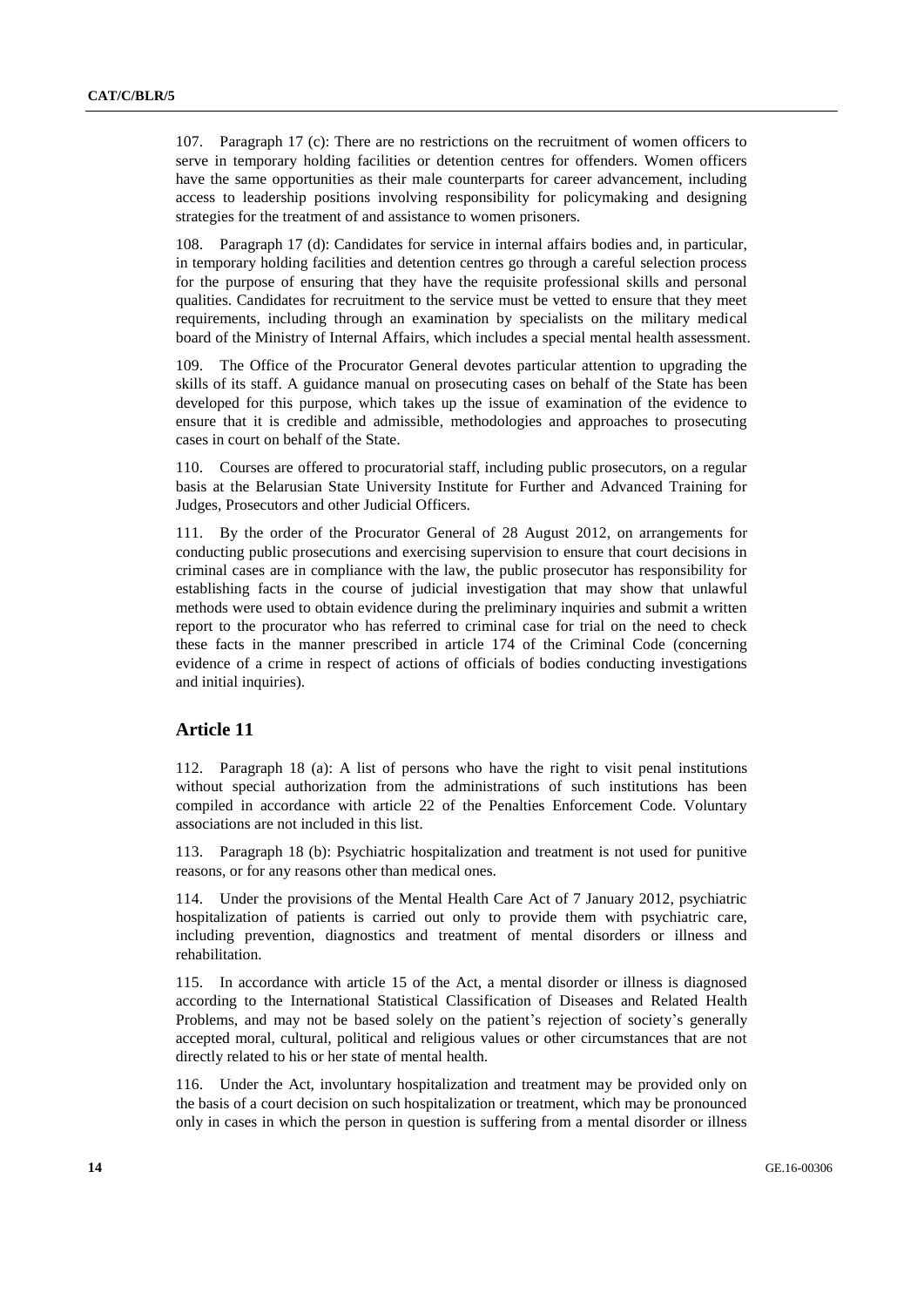and refuses treatment if such gives rise to: an immediate danger to himself or herself and/or to others; a state of helplessness; or the risk of substantial harm to his or her health owing to the deterioration of his or her mental state if the person does not receive psychiatric care.

117. Paragraph 18 (c): By decision of the district court of Vitsyebsk of 21 August 2013, Mr. I. Postnov underwent involuntary treatment in the inpatient facility of a psychiatric hospital in connection with the development of a personality disorder.

118. Paragraph 19 (a) and (b): Under article 21 (1) and (2) of the Penalties Enforcement Code, voluntary associations may monitor the work of bodies and institutions that enforce sentences and other criminal penalties; Such associations are involved in the rehabilitation of offenders and provide assistance to the bodies and institutions that enforce sentences and other criminal penalties.

119. Council of Ministers decision No. 1220 of 15 September 2006 approved regulations governing the procedures for voluntary associations to monitor the activities of the agencies and institutions that enforce sentences and other criminal penalties. Under paragraph 5 of the decision, the system of public oversight commissions is made up of:

- The national public oversight commission attached to the Ministry of Justice, comprising members of international and national voluntary associations that operate throughout the country;
- Provincial and Minsk City voluntary monitoring commissions attached to the chiefs of the justice departments of the provincial executive committees, comprising members of local voluntary associations and organizational divisions of international and national voluntary associations that operate in the territory of the corresponding administrative and territorial units of Belarus.

120. The rights of the members of the boards are defined in paragraphs 9 and 10 of the regulations.

121. The membership of the national public oversight commission attached to the Ministry of Justice includes members of the Belarusian Association of Parents of Large Families, the Belarusian Voluntary Association of Soldiers' Mothers, the Belarusian Culture Fund, the Belarusian Red Cross Society, the Christian Service for the Spiritual Rebirth of Offenders, the Kirill and Methodius Centre for Christian Education, the Belarusian Veterans Association and the Writers' Union of Belarus.

122. With a view to enhancing the effectiveness of the work of the public oversight commissions, on 15 February 2011, Council of Ministers decision No. 196 was adopted, which introduced amendments to the aforementioned regulations governing the procedures for voluntary associations to monitor the activities of penal institutions.

123. The regulations include the following new developments concerning the activities of public oversight commissions that have become an active part of the working practices of those commissions in recent years:

- The right of members of the commission to interview persons detained in penal institutions without the presence of the relevant prison administration has been established;
- The commissions have been given the right to request information and documents from the administration that are needed to carry out public oversight and draw conclusions;
- The right of members of the commissions to conduct surveys of persons detained in correctional facilities has been established;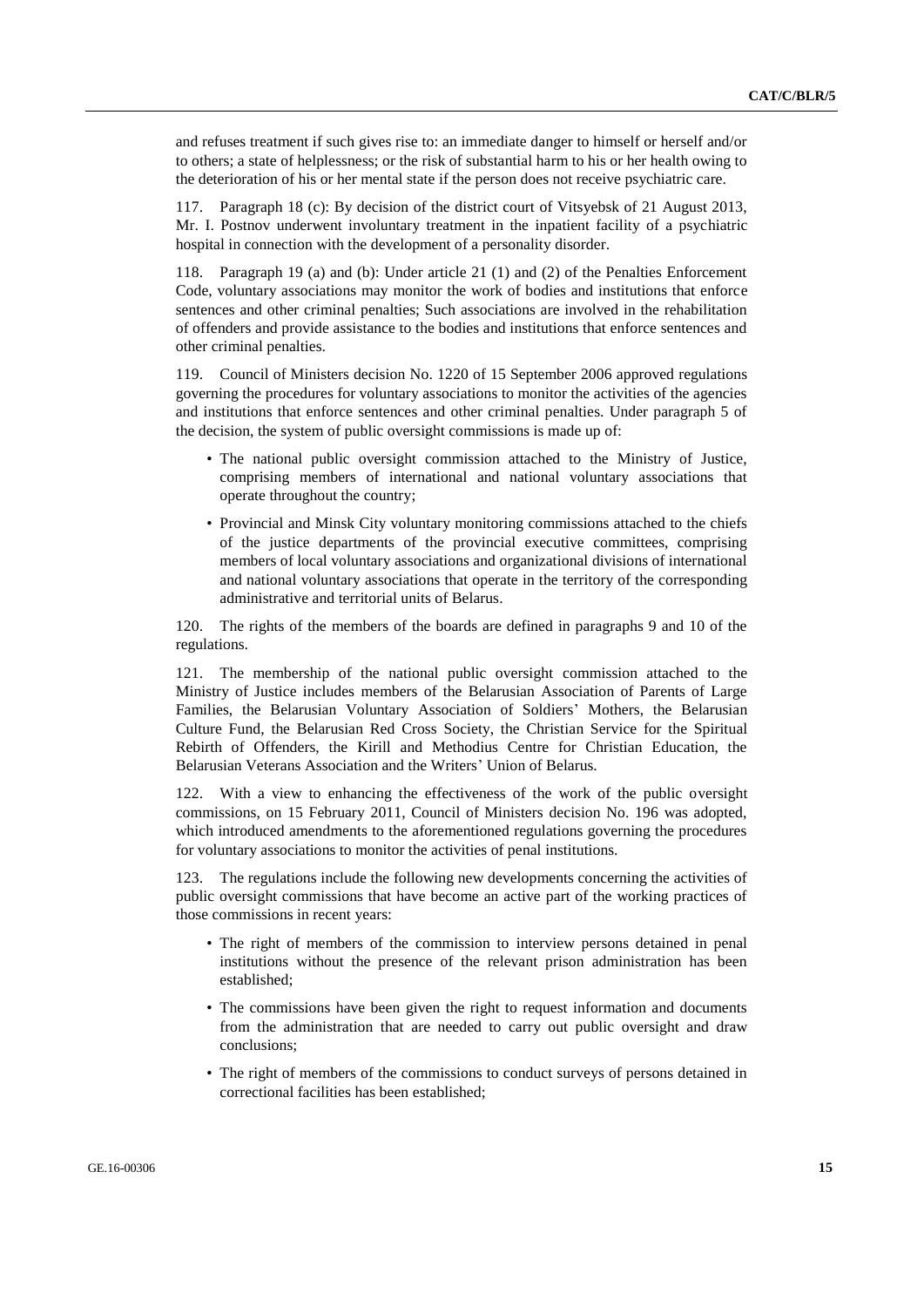- The monitoring commissions have been given the right to visit not only penal institutions but also pretrial detention facilities of the penal correction system that are fulfilling the function of correctional facilities for persons sentenced to deprivation of liberty;
- Members of international voluntary associations registered in Belarus have been afforded the opportunity to take part in the monitoring commissions together with representatives of national and local voluntary associations;
- The procedures for negotiating visits by public oversight commissions to penal institutions have been streamlined (previously, there had been a two-step procedure that required getting approval for a visit from both the provincial office of internal affairs and the penal institution administration);
- Between 2012 and 2014, representatives of public oversight commissions conducted visits to 25 institutions of the penal correction system.

124. On 19 June 2014, the national monitoring commission attached to the Ministry of Justice visited penal colony No. 14 of the Office of the Department of Penal Enforcement of the Ministry of Internal Affairs in Minsk and Minsk province.

125. During the information session that was held with members of the administration of the penal correction system, the operations of such institutions, the conditions of serving a sentence by convicts and the operating conditions of short-stay prisons and remand centres were discussed in detail.

126. When visiting correctional facilities the conditions of detention, provision of medical care, recreational and learning activities and the moral, cultural, social, occupational and physical education and guidance provided to convicted prisoners are examined. For example, members of the commissions visit kitchens, dining halls, bathroom and laundry facilities, libraries, meeting rooms, study rooms and other places. After studying the work of the institution, interviews with prisoners are held.

127. When a monitoring commission receives a written communication as a result of a visit or raises issues in connection with a prisoner's serving of a sentence, the issues are analysed and submitted to the Ministry of Internal Affairs and other competent bodies such as the Ministry of Labour and Social Protection (concerning disputes over pension calculations), the Ministry of Health (concerning the provision of medical care) and others.

128. Furthermore, the activities of the temporary holding facilities and detention centres for offenders and the conditions of detention in them are regularly checked by procurators, who also make the rounds of cells and conduct interviews with convicted prisoners and other detainees.

129. Civil society representatives acting as members of public oversight commissions ensure that the human rights of persons who are serving sentences in places of detention are observed. For example, in 2014, the human rights organization Platform Innoveishn was given access to institutions to inspect conditions of detention. In addition, the think tank EcooM has been working with human rights organizations since 2014 on an opinion poll project among prisoners in order to identify the factors that give rise to conflicts with the administration and to examine conditions of detention.

130. Belarus has constructively engaged with the special procedures of the Human Rights Council on communications submitted to it. Priority is given to the thematic mandates, expert potential and knowledge that could be used to build national capacity in various spheres. Account is taken of the specific mandate holders' focus on objective, unbiased and depoliticized analysis and assessment.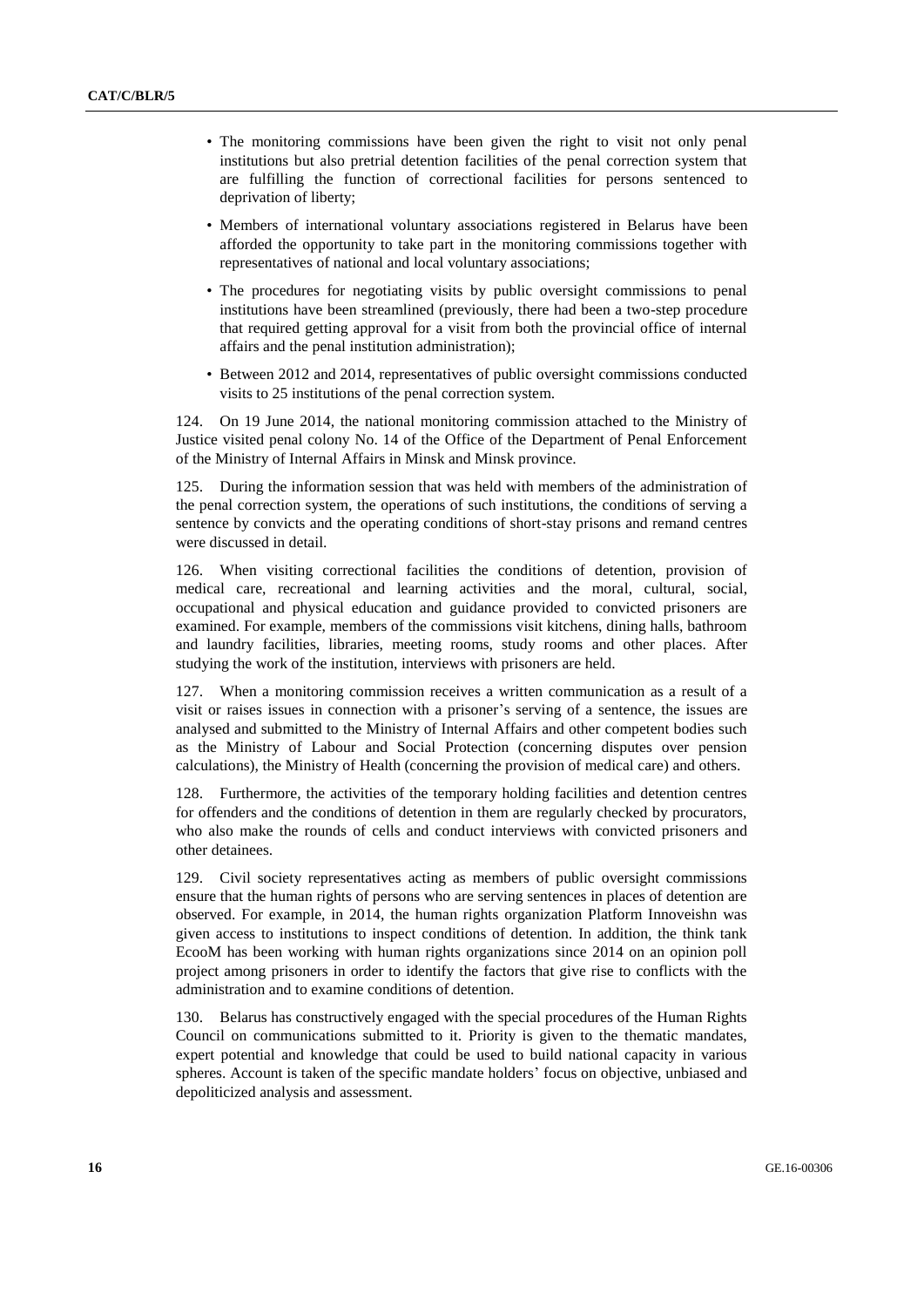131. In 2014, Belarus extended the invitation sent in 2009 to the special procedures of the Human Rights Council and broadened the list of those invited.

132. The current practice of visits of special procedures mandate holders involves programmes of visits in conjunction with government representatives.

133. The invitation extended in 2010 to the United Nations High Commissioner for Human Rights to visit Belarus is a standing invitation. This invitation was confirmed by the United Nations High Commissioner and Mr. A.G. Lukashenka, President of Belarus, during a meeting with him in September 2015 in New York within the framework of the United Nations summit for the adoption of the post-2015 development agenda.

134. A programme of construction and reconstruction of buildings and facilities is currently being carried out by the Department of Finance and Logistics of the Ministry of Internal Affairs, the Minsk Municipal Executive Committee Central Internal Affairs Department, and the internal affairs department of provincial executive committees for the period 2011-2017, which provides for the reconstruction or construction of more than 20 temporary detention facilities.

135. In 2015, the modernization of the detention centre for offenders of the Minsk Municipal Executive Committee Central Internal Affairs Department was completed and would fully meet modern specifications for this kind of facility.

136. With a view to reducing overcrowding in prisons, an amnesty was carried out to mark the seventieth anniversary of the victory in the Great Patriotic War, 1941-1945.

137. In accordance with the Act of 28 May 2015 on Amnesty in Connection with the Seventieth Anniversary of the Victory in the Great Patriotic War, 1941-1945, as of 13 November 2015:

- Among the persons sentenced to deprivation of liberty and remanded in custody, 1,736 prisoners were released from correctional facilities and short-stay prisons;
- Among the persons sentenced to restriction of liberty and placed in open correctional facilities, 653 prisoners were released from the open correctional **facilities**

138. Under article 20 of the Penalties Enforcement Code, the Procurator General and subordinate prosecutors monitor compliance with legislation by the agencies and institutions that enforce sentences and other penal measures.

139. In accordance with the Act of 5 January 2015 amending the Criminal Code, the Code of Criminal Procedure, the Penalties Enforcement Code, the Code of Administrative Offences and the Code of Administrative Procedure and Enforcement, significant amendments were introduced to the criminal and criminal procedural legislation aimed at optimizing penal measures and the procedure for their enforcement, including limiting the grounds for applying preventive measures in the form of remand in custody and reducing penalties in the form of pretrial detention and deprivation of liberty for a number of acts and introducing alternative forms of punishment to them and other measures. In particular, article 126 (1) of the Code of Criminal Procedure, as amended, provides that remand in custody must not be applied for minor crimes against the procedure for carrying out economic activities (with the exception of smuggling, illegal export or transfer for the purpose of export of items subject to export control and the legalization (laundering) of proceeds of crime). In accordance with article 116 of the Code of Criminal Procedure, besides remand in custody, preventive measures include recognizance not to leave and pledge of good conduct; a personal guarantee placing a person with the status of serviceman under the supervision of the commander of a military unit; placing a minor under supervision; bail; and house arrest.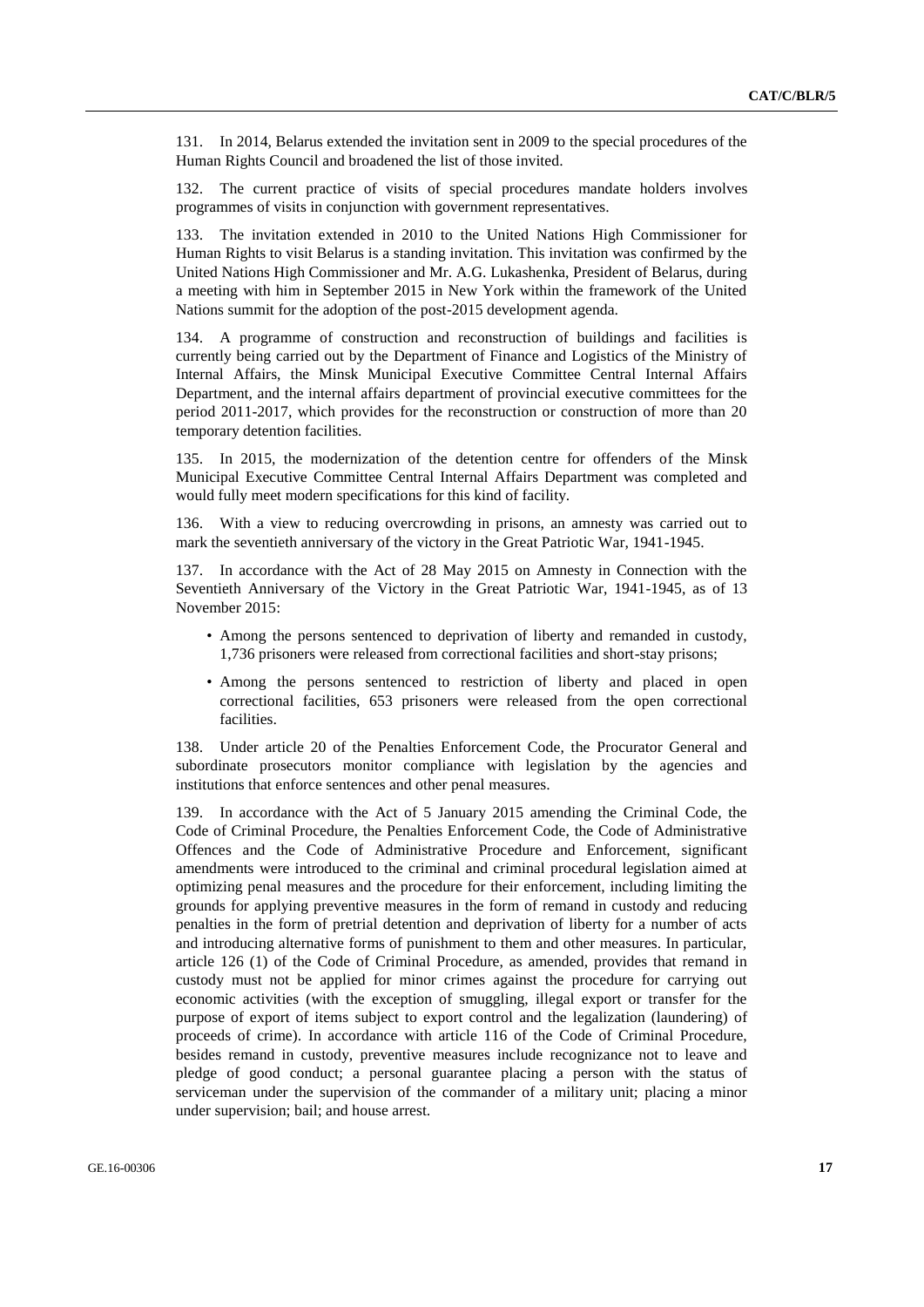140. In deciding whether to apply a preventive measure to a suspect or accused person, the nature of the suspicion or accusation, the suspected or accused person's character, age, state of health, occupation, family situation and wealth and existence of a permanent place of residence and other circumstances must be taken into account (Code of Criminal Procedure, art. 117 (2)).

141. In 2014, 95.1 per cent of persons who committed an especially serious crime were remanded in custody as a preventive measure, 55.4 per cent of those who committed a serious crime and 3.8 per cent of those who committed less serious crimes, or crimes that did not pose a major threat to public safety.

142. Alternatives to remand in custody as a preventive measure are frequently used. In 2014, preventive measures such as recognizance not to leave and pledge of good conduct were used against 59.8 per cent of accused persons by bodies conducting criminal proceedings. Personal guarantees, house arrest, bail and other measures are used in cases as provided for by the law.

143. There is no special or separate mechanism for receiving complaints of sexual violence in Belarus and no plans to introduce such a mechanism at present. Neither is any training provided to officers on handling such complaints.

144. However, in accordance with article 10 (5) of the Code of Criminal Procedure, convicted persons, including foreign nationals and stateless persons, have the right to correspond with and to appeal to the administration of the body or institution that is enforcing the sentence or other criminal penalties, the courts and the office of the procurator with proposals, statements and complaints, in Belarusian, Russian or any language that they master, and, if necessary, use the services of a translator.

145. Convicted persons, including foreign nationals and stateless persons, have the right to apply to the public authorities and other organizations in a manner prescribed by the laws on communications of citizens and legal persons.

146. For the purposes of receiving legal assistance, prisoners have the right to use the services of lawyers or other qualified individuals for the provision of legal aid.

147. All cases of death in places of remand in custody are investigated in Belarus. Between January 2012 and March 2015, investigative teams carried out 169 investigations into claims (communications) about the death of 170 citizens in places of remand in custody, which resulted in five decisions on opening a criminal case and 164 decisions against instituting criminal proceedings. In two cases, criminal proceedings were instituted for acts committed by officials that clearly went beyond the rights and powers vested in them, accompanied by violence, and, in another case, criminal proceedings were instituted against a medical worker for acts that caused the death of a patient by negligence.

148. The following are examples of corrections officers being held to account.

149. In December 2014, an officer of the internal service of prison No. 8 was sentenced to 6 years' deprivation of liberty for inducement of a detainee to commit suicide.

150. A criminal case has been brought against a militia officer of the specialized detention centre of the Silihorsk District Department of Internal Affairs in connection with causing bodily harm to a detainee.

151. A total of 128 persons in places of detention have died as a result of various illnesses, including heart attacks, HIV/AIDS, malignant tumours and tuberculosis; in 42 cases, the deaths were of a violent nature (mechanical asphyxia as a result of strangulation, smothering etc.).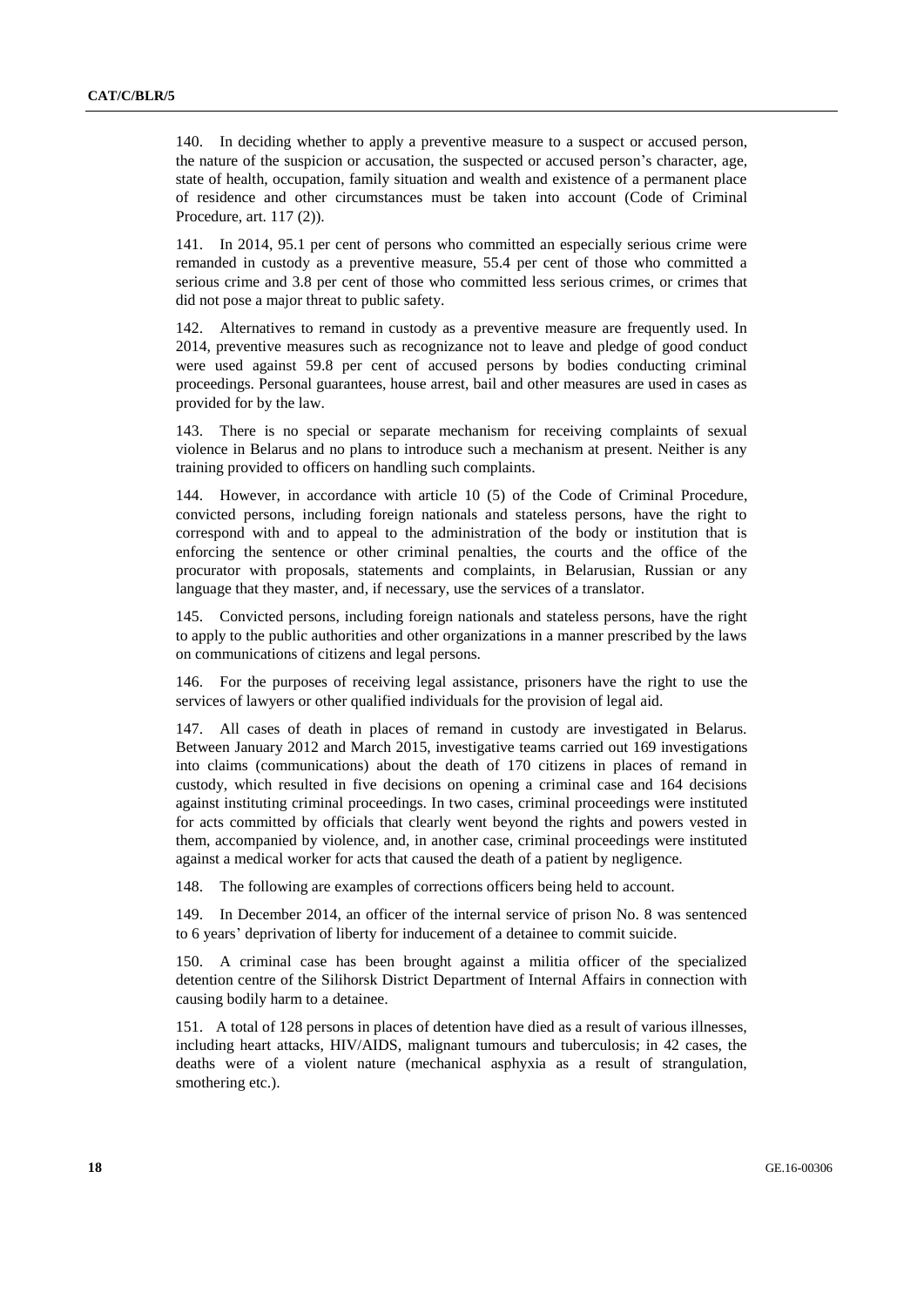152. Health-care units, hospitals and other medical facilities and secure hospitals have been set up within the penal correction system to provide prisoners with medical care.

153. When it is not possible to provide urgent and routine treatment (above all specialized care for cancer, heart problems, tuberculosis etc.) in the institutions of the penal correction system, the necessary diagnostic and treatment services are provided at the relevant health facilities. Medical care, including medicines prescribed by doctors, is provided free of charge.

154. A project called Prevention and Treatment of HIV/AIDS in the Republic of Belarus-3 is being carried out in the institutions of the penal correction system, with support from the Global Fund to Fight AIDS, Tuberculosis and Malaria, and the Ministry of Health and United Nations Development Programme (UNDP) are engaged in a project called Stop TB Strategy in Belarus, with a particular focus on taking measures to combat multidrugresistant tuberculosis.

#### **Articles 12 and 13**

155. The Investigative Committee is carrying out initial inquiries into a criminal case brought on evidence of a crime under article 101 of the Criminal Code (1960 version) involving the disappearance of Mr. V.I. Hanchar, Mr. A.S. Krasouski and Mr. Y.N. Zakharanka.

156. The time frame for the preliminary investigation into the criminal case has been extended.

157. Despite the additional measures taken to conduct an effective investigation into these cases, it has not been possible, to date, to establish the whereabouts of Mr. Hanchar, Mr. Krasouski and Mr. Zakharanka or the people who might be involved in their disappearance.

158. The relatives of Mr. Hanchar, Mr. Krasouski and Mr. Zakharanka have been recognized as victims in the criminal case. In this connection, they and their representatives have been given the opportunity to exercise their rights and legitimate interests in the manner prescribed by the criminal procedural legislation of Belarus.

159. The central investigation department of the Investigative Committee is also investigating the criminal case into the disappearance of Dmitry Zavadski, camera operator for the Russian television station ORT, for whom a separate criminal case has been brought by the Belarusian transport procurator's office on evidence of a crime under article 101 of the Criminal Code (1960 version) against a criminal gang that includes Mr. V.A. Ignatovich and Mr. M.M. Malik, who are suspected of involvement in Mr. Zavadski's disappearance.

160. Mr. Ignatovich and Mr. Malik were found guilty in connection with the incident of Mr. Zavadski's abduction in a judgement of the Minsk Provincial Court of 14 March 2002 and convicted of the abduction committed by an organized group and unlawful deprivation of his liberty.

161. Nevertheless, during the investigation into the case, Mr. Zavadski's whereabouts were not established.

162. Intelligence and search operations in respect of Mr. Zavadski's disappearance are being led by the body conducting the initial inquiry.

163. The Penal Code defines what socially dangerous acts are crimes, establishes the conditions and grounds for criminal responsibility and establishes the punishment and other criminal penalties that may be applied to the persons for crimes committed and the coercive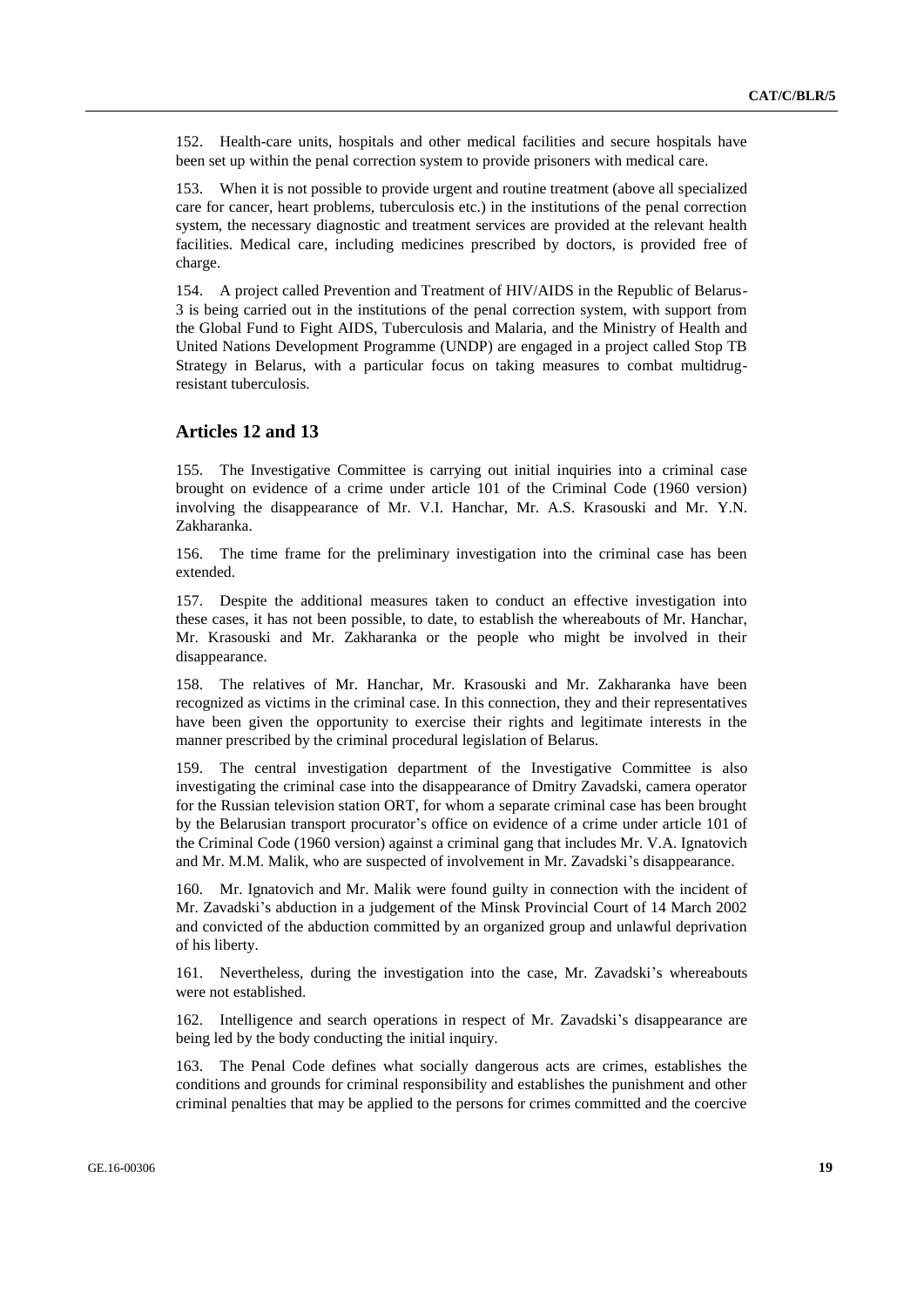safety measures and treatment for the perpetrators of socially dangerous acts. The Criminal Code is the only criminal law in force within Belarus (Criminal Code, art. 1).

164. Enforced disappearance (abduction) may be an element of such crimes covered under the special section of the Criminal Code as an act of terrorism against a member of a foreign Government or international organization (Code, art. 124), crimes against the security of humankind (art. 128), abduction (art. 182), an act of terrorism against a government or public figure (art. 359) and others.

165. In accordance with chapter 35 (1) of the Criminal Code, when using his or her powers or other official powers to commit these crimes, an official bears criminal responsibility for all the offences committed (under the relevant article of chapter 35 of the Code that provides for responsibility for enforced disappearance (abduction)).

166. The department of procedural control over investigations into corruption and crimes against the interests of the Investigation Committee service has established the following as part of the process of standardizing the practice of reviewing reports or communications concerning the commission of crimes by officers of the internal affairs agencies while carrying out their official duties and the results of their criminal prosecution for corruption and offences against the interests of the service.

167. According to the Unified State Databank on Offences, the number of registered crimes covered under article 426 (3) of the Criminal Code (Intentional commission of acts by officials that clearly exceed the rights and authority conferred on them in their duty, accompanied by violence and cruel or degrading treatment of the victim, or the use of weapons or special restraining devices) that have been committed by internal affairs officers was 11 in 2012, 19 in 2013 and 25 in 2014.

168. In 2012, there were 2 such criminal cases handed over to the procurator for referral to the courts in accordance with article 262 of the Code of Criminal Procedure, 11 in 2013 and 14 in 2014.

169. In 2014, preliminary inquiries were discontinued in five such criminal cases (Code of Criminal Procedure, art. 29 (1) (2)) and in 2012 and 2013 no decisions to drop proceedings was taken.

170. Since 2012, 614 reports of unlawful acts by internal affairs officials have been received in the divisions of the Investigative Committee and other State law enforcement bodies that fall under the definition of "torture" and "cruel treatment" of the Convention against Torture and Other Cruel, Inhuman or Degrading Treatment or Punishment. Checks into such reports are carried out in the manner prescribed in article 174 of the Code of Criminal Procedure. As a result of the checks carried out, 10 criminal cases were brought under article 426 (3) of the Criminal Code. In the other cases, the information provided in the reports was not substantiated and a decision not to bring a criminal case was taken.

171. Of the 10 criminal cases brought, 5 were transferred to the procurator for referral to the court and, in 3 cases, a decision was taken to end the preliminary investigation (1 criminal case was dropped under art. 246 (1) (1) of the Code of Criminal Procedure and 2 under art. 246  $(1)$  (2)). For the other criminal cases, a preliminary investigation is still in progress.

172. The allegations of the use of torture against the persons concerned are unsubstantiated.

173. The decisions concerning the citizens were taken by the relevant State authorities in accordance with the national legislation in compliance with their right to a defence and on the basis of a full investigation into the circumstances of the criminal cases.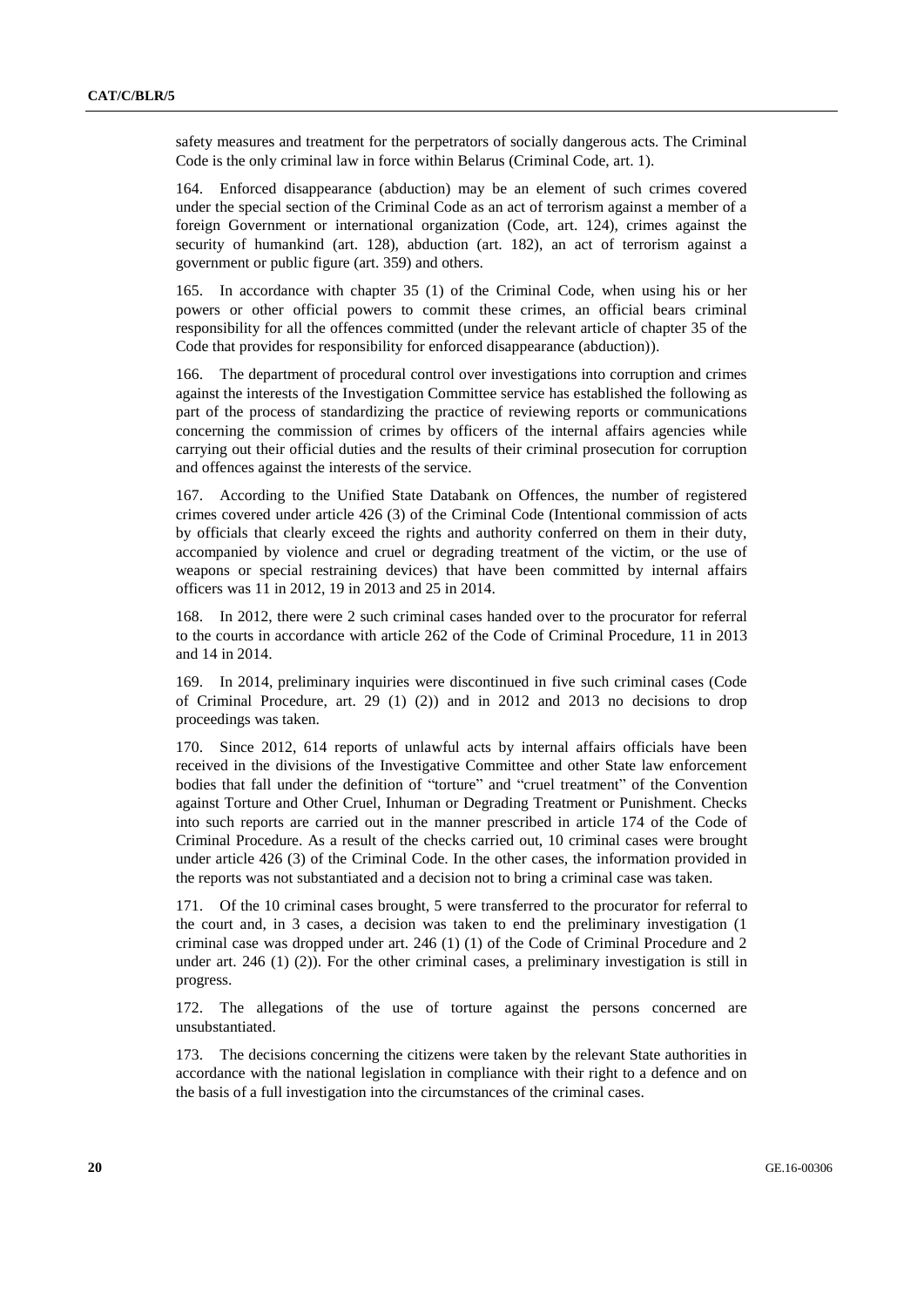174. The Office of the Procurator General ordered the procurator's office of Mahilyow province to conduct a check into the application of Mr. M.V. Statkevich, which found that the complainant's claims were not borne out.

175. According to the Office of the Investigative Committee of Mahilyow province, the Office and the investigative units of the province received no communications from Mr. Statkevich, who was held in penal colony No. 17 in Shlow under the Office of the Department of Penal Enforcement of the Ministry of Internal Affairs.

176. No other persons have brought claims to the supervisory bodies that torture was used against them.

177. Efforts have been made to explore setting up a national human rights institution in Belarus. In particular, consideration has been given to the principles relating to the status of national institutions for the promotion and protection of human rights; the legislation of foreign States concerning the establishment of national human rights institutions; the current system of national bodies and institutions that deal with the promotion and protection of human rights in Belarus; and public opinion and the views of government bodies on whether establishing a national human rights institution is warranted and what might be the most suitable form of such an institution and its main responsibilities.

178. In 2014, an international workshop to examine international experience with the work of national human rights institutions was held in conjunction with OHCHR, UNDP, the European External Action Service and the Council of Europe in Minsk, at which Belarus presented a policy framework for a national human rights institution in Belarus. An agreement was reached at the workshop to conduct a UNDP-sponsored study to evaluate the usefulness of setting up a national human rights institution in Belarus in the light of the existing national system of human rights institutions.

179. UNDP is currently working with the Government to come up with a conceptual approach to the study and there are plans to have a Belarusian voluntary association conduct it.

#### **Article 14**

180. Between 2011 and the first half of 2015, no cases involving crimes covered by articles 128 and 394 of the Criminal Code came before the courts.

#### **Article 15**

181. The Government does not have any information about allegations of extracting confessions under torture, including in the cases of Mr. V.V. Asipenka and Mr. M. Autukhovich that have been referred to.

182. The agencies of the procuratorial system have received no complaints from Mr. Autukhovich or Mr. Asipenka or the latter's lawyer of extracting confessions under torture during criminal proceedings. In September and November 2009, the Office of the Procurator General reviewed two complaints from Mr. Autukhovich's lawyer, Mr. P.V. Sapelka. No violations were found during the review of the complaints, and the lawyer, Mr. Sapelka, was informed of that fact.

183. The central office of the Investigative Committee of Belarus did not receive any communications from Mr. Asipenka or Mr. Autukhovich concerning the extraction of confessions under torture.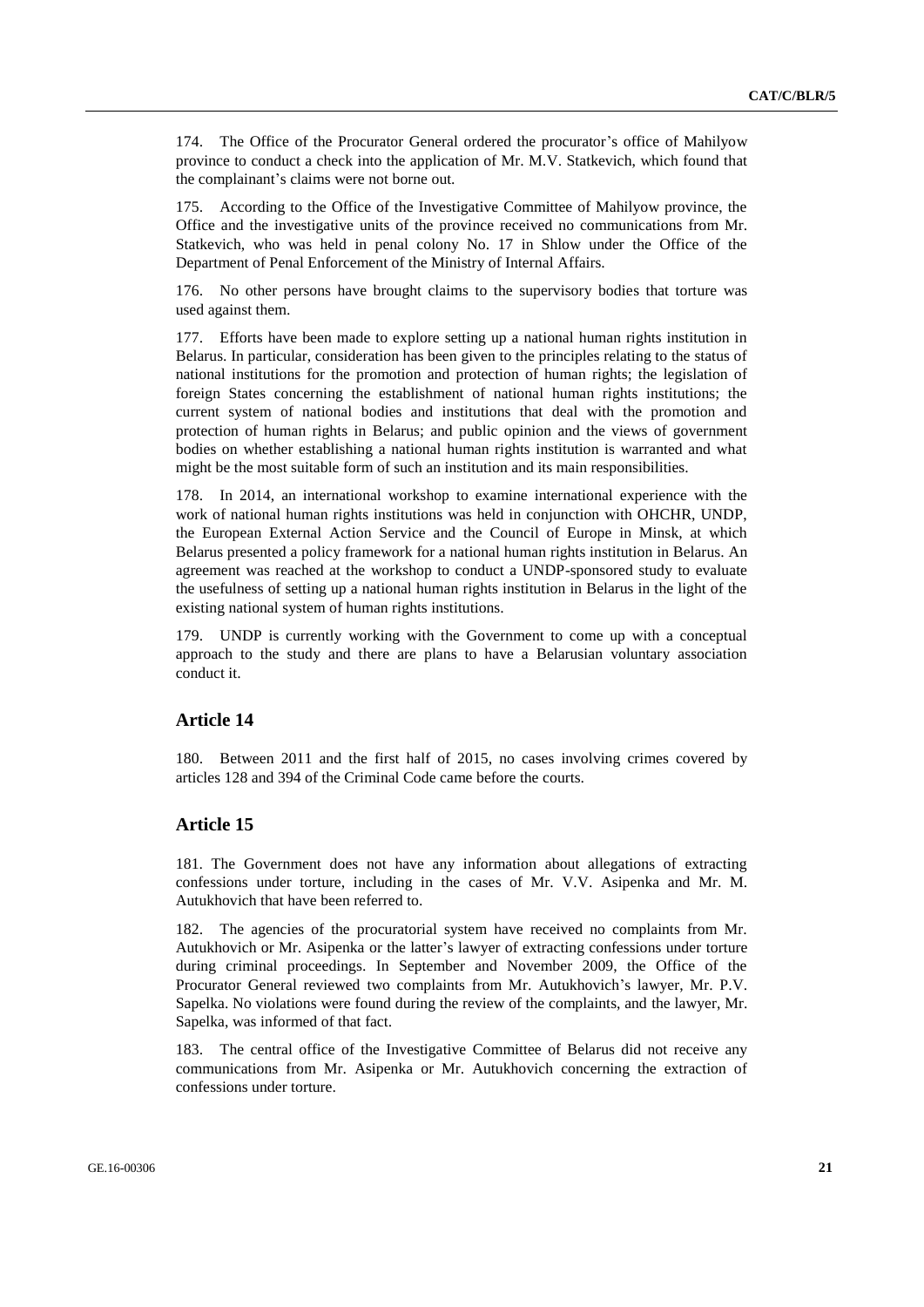184. When considering a criminal case, the courts are guided by the principle of due process of law, by which evidence obtained by violating the procedure established under the Code of Criminal Procedure is void and may not be used to bring a charge against a person or hand down a sentence.

When assessing the admissibility of evidence, the court must establish that the body conducting the criminal proceedings obtained the evidence in accordance with the Code of Criminal Procedure and from sources provided for by law. Furthermore, evidence is deemed to be inadmissible if it is obtained in violation of the constitutional rights and freedoms of citizens and the requirements of the Code of Criminal Procedure dealing with deprivation or restriction of the rights of parties to criminal proceedings or violations of other rules of criminal procedure.

#### **Article 16**

186. National law provides that the commission of a crime against a minor usually constitutes an aggravating factor that entails a harsher penalty for the crime.

187. A definition of "domestic violence" and "family members" was introduced under the Principles of Crime Prevention Act of 4 January 2014, which provides for specific action to protect victims of domestic violence, such as restraining orders that prohibit offenders from searching for, following, visiting or contacting their victims, and sets out the principles for crime prevention through awareness-raising on preventing domestic violence and further training of professionals.

188. Under Presidential Decree No. 18 of 24 November 2006, on additional measures for the State protection of children in problem families, interdepartmental work is being done to identify and rehabilitate child abuse victims (including victims of physical, psychological and sexual violence).

189. Information on the measures taken to end domestic violence is contained in paragraph 9 of the replies.

190. Persons serving sentences in correctional facilities are provided with essential amenities in accordance with health and hygiene regulations. Convicted prisoners are provided with individual beds and bedding. They are provided with clothing, underwear and footwear according to the season. Standards for the material welfare of convicted persons serving sentences in correctional facilities and short-stay prisons are established by decision of the Council of Ministers No. 632 of 28 April 2010.

191. Under article 94 (3) of the Penalties Enforcement Code, convicted prisoners receive a diet of nutritional value adequate for supporting normal human life. The nutritional standards are set by the Council of Ministers subject to agreement by the President of Belarus.

192. Furthermore, convicted women who are pregnant or breastfeeding, minors and persons who are ill or have a category I or category II disability are entitled to better living conditions and higher nutritional norms.

193. Convicted persons may purchase at their own expense extra clothing that is authorized for use in correctional facilities, including sportswear, and additional health-care and other services, as prescribed by the internal regulations of the correctional facilities, approved by decision No. 174 of the Ministry of Internal Affairs of 20 October 2000.

194. Convicted persons are guaranteed freedom of religious worship under article 12 (1) of the Penalties Enforcement Code. The Penal Enforcement Department of the Ministry of Internal Affairs signed a new agreement on cooperation between the Department and the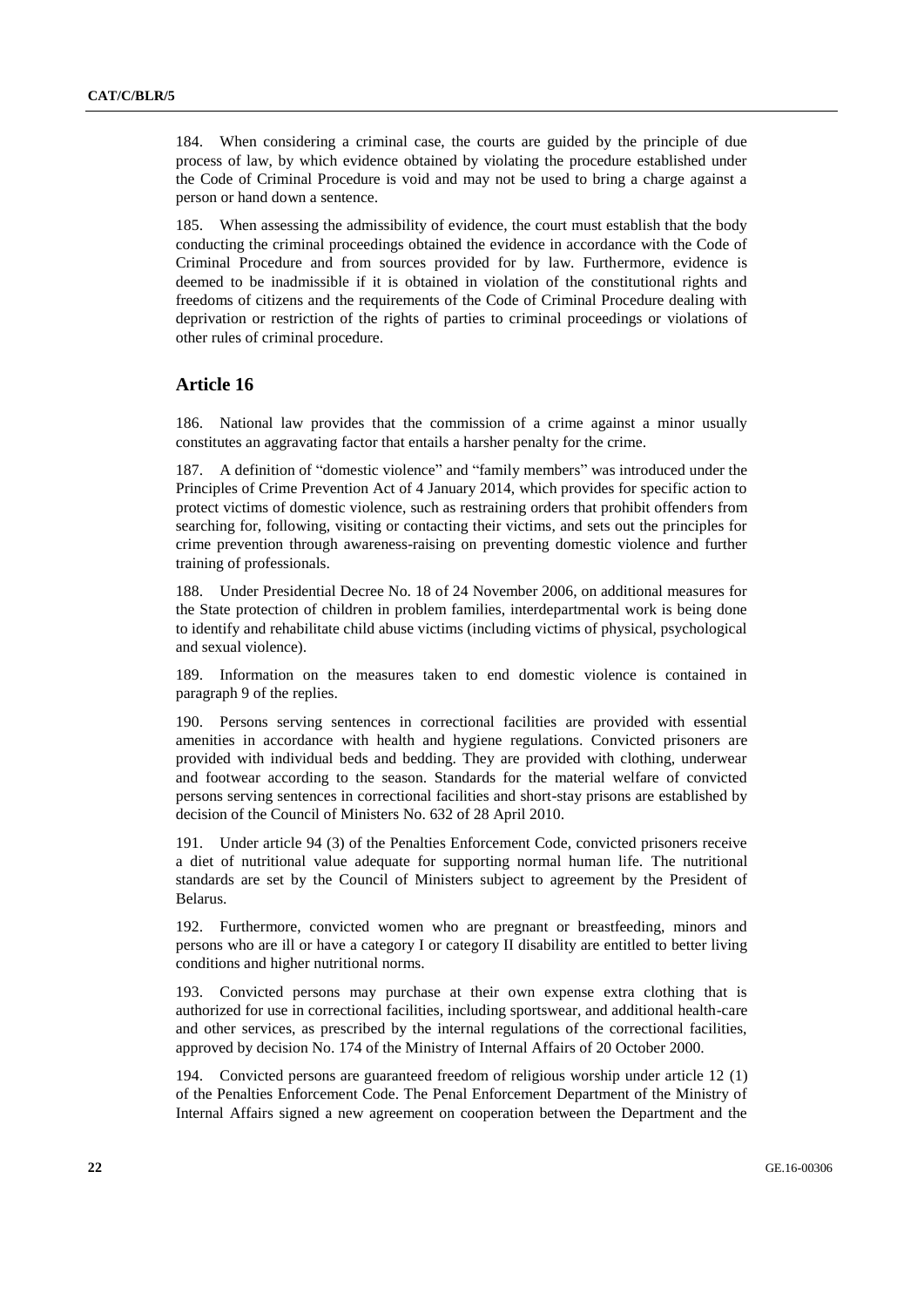Belarusian Orthodox Church on 12 September 2014 (a similar agreement had been in force since 5 August 1999).

195. Conditions have been created in all correctional facilities for the conduct of religious rites, rituals and ceremonies, and appropriate premises (prayer rooms) have been equipped for that purpose. Furthermore, there are 5 chapels and 14 places of worship (the most recent was consecrated on 22 August 2015) on the premises of the country's correctional facilities. In addition, the Department and the Belarusian Orthodox Church have taken a decision to begin construction of a place of worship on the grounds of penal colony No. 2 (in Babruysk).

196. Convicted persons have the opportunity to interact with clergy members of other traditional religious denominations on application.

197. Under article 71 of the Penalties Enforcement Code, young convicted prisoners must be kept separate from adults in correctional facilities.

198. The penal law of Belarus provides convicted prisoners with ready access to education, which, under article 7 of the Penalties Enforcement Code, is the principal means of rehabilitation of prisoners.

199. Library collections have been built up for convicted prisoners in correctional institutions, which may be used for self-education. Convicted persons may possess up to five books, not counting textbooks, in correctional facilities. There are no restrictions on the number of books a convicted prisoner may possess in open correctional facilities or penal colonies.

200. While in a correctional facility, convicted prisoners have the opportunity to learn a trade in the technical/vocational institutions of the Ministry of Education or in the workplace at the facility.

201. Convicted prisoners in penal colonies and open correctional facilities have the right to receive a higher education through correspondence courses.

202. On 13 October 2015, penal colony No. 4 (in Homyel) began an experiment in providing convicted persons with distance education, in which 14 prisons took part. The experiment was set up within the framework of the "Education Opens Doors" project that is being carried out with funding from the European Union and the Belarus office of the German adult education association Deutscher Volkshochschul-Verband e.V. If the experiment proves a success, there are plans to put forward proposals to amend the criminal enforcement legislation of Belarus accordingly.

203. Belarusian law provides for tighter restrictions on the use of the death penalty than is provided for by international law, in particular article 6 (5) of the International Covenant on Civil and Political Rights. For example, the death penalty may not be imposed on criminal offenders less than 18 years of age, all women, and men who have turned 65 by the time that a sentence is handed down.

204. In accordance with the Constitution, the death penalty is a temporary and exceptional measure. Before it is abolished, the death penalty may be imposed as an exceptional measure of punishment for certain especially serious crimes involving premeditated deprivation of life with aggravating circumstances.

205. Statistical data attest to the exceptional nature of the use of the death penalty in Belarus: in the period 2011-2014, death sentences were handed down to six persons.

206. Following the parliamentary elections of 2012, a working group on the death penalty as a means of punishment used in Belarus resumed its work. Members of the group are involved on an ongoing basis in social and political events concerning the death penalty.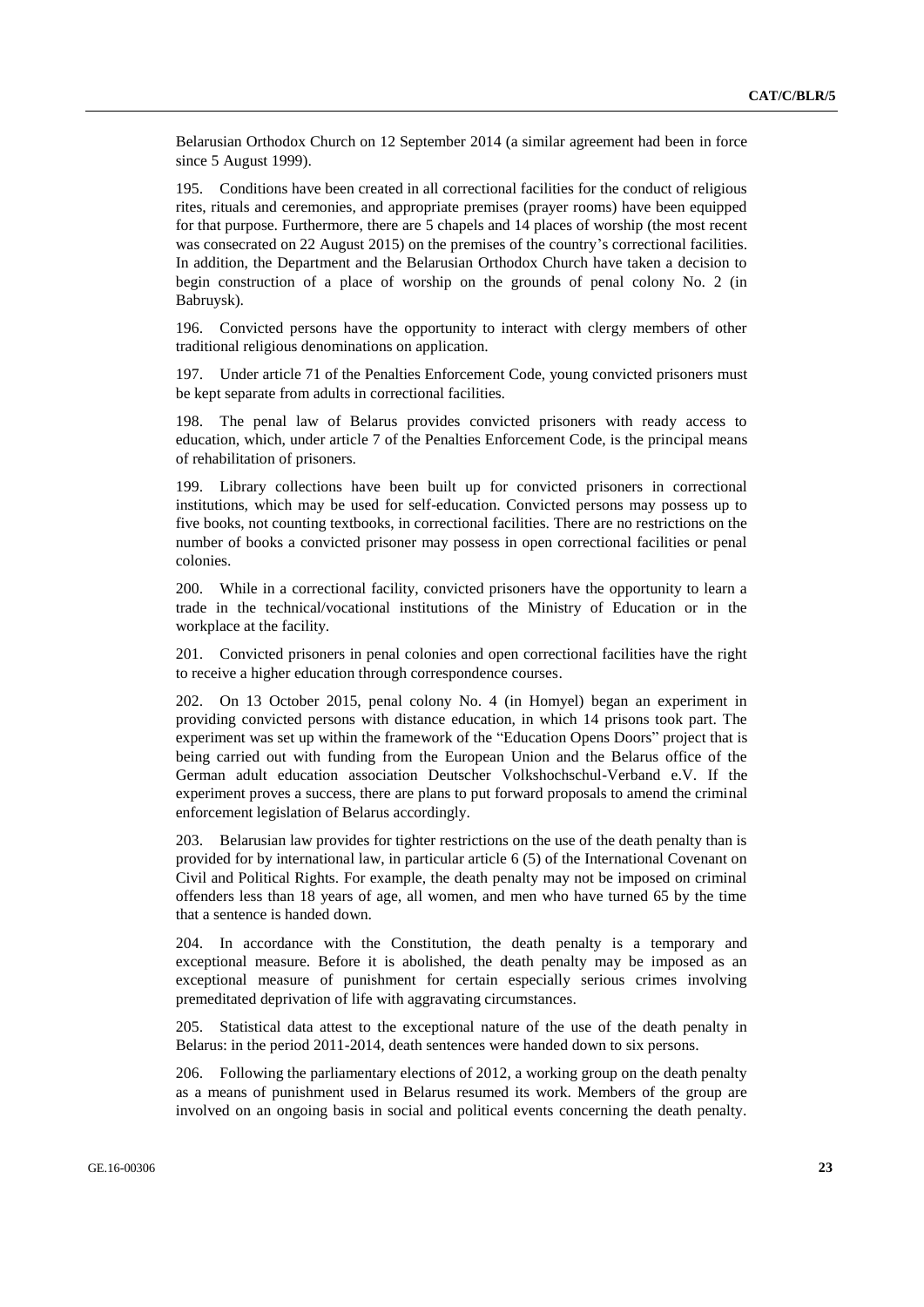For example, a round table was held in 2013 with the Council of Europe on religion and the death penalty and, with support from the Council and the Moscow branch of Penal Reform International, another was held on crime and punishment in the eyes of society.

207. All persons sentenced to death have the right to petition the President for a pardon. The death penalty may be commuted to life imprisonment by way of a pardon.

208. Plea-bargaining for suspected and accused persons was introduced to criminal procedure in 2015. For persons who have reached a pretrial settlement, including persons who have committed especially serious crimes that incur the death penalty, capital punishment is to be commuted to life imprisonment. This may have the effect of further reducing the number of death sentences handed down.

209. The legal status of persons sentenced to death is set out in chapter 22 of the Penalties Enforcement Code of Belarus.

210. Persons sentenced to death are held under tight security in separate cells and fulfil the obligations and exercise the rights established for persons detained in places in which preventive measures are enforced in the form of remand in custody (Penalties Enforcement Code, art. 174 (1)).

211. In accordance with article 175 (5), of the Penalties Enforcement Code, the administration of the institution where the death penalty is carried out is required to notify the court that handed down the sentence that it has been enforced, and the court then informs the next of kin.

### **Other issues**

212. Among the main coordinators to develop and adopt security measures used for the existing national system for the State response to acts of terrorism is the State Security Committee, whose work is guided by the Policy Framework for Combating Terrorism in the Republic of Belarus, approved by Council of Ministers decision No. 658 of 25 July 2013.

213. The KGB has developed a plan of measures to prevent, identify and suppress acts of terrorism and other terrorist activity with a view to elaborate on the provisions of the Framework and fulfil certain objectives under it; efforts are under way to establish a legal framework for awareness-raising in the area of counter-terrorism, protect facilities against potential terrorist attacks and keep a register of general and special measures to guard against and prevent activities involving mercenaries.

214. The Act on Measures to Prevent the Legalization of the Proceeds of Crime, the Financing of Terrorism and the Financing of the Proliferation of Weapons of Mass Destruction was adopted on 30 June 2014. Amendments to certain provisions of the Criminal Code in the area of counter-terrorism are envisaged under the Act, including the introduction of article 290-2 (Facilitation of terrorist activity), article 290-3 (Training or other preparation for involvement in terrorist activity), article 290-4 (Establishment of or participation in an organization for the purpose of terrorist activity) and 290-5 (Organization of activities of a terrorist organization and participation in the activities of such an organization). A number of amendments to other laws and regulations currently in force have also been introduced under the Act.

215. Council of Ministers decision No. 1256 of 30 December 2014 was adopted pursuant to the Act, approving the decision on the procedure for establishing a list of persons participating in terrorist activity, or involved in the proliferation of weapons of mass destruction or under the control of such persons, for appealing against decisions to include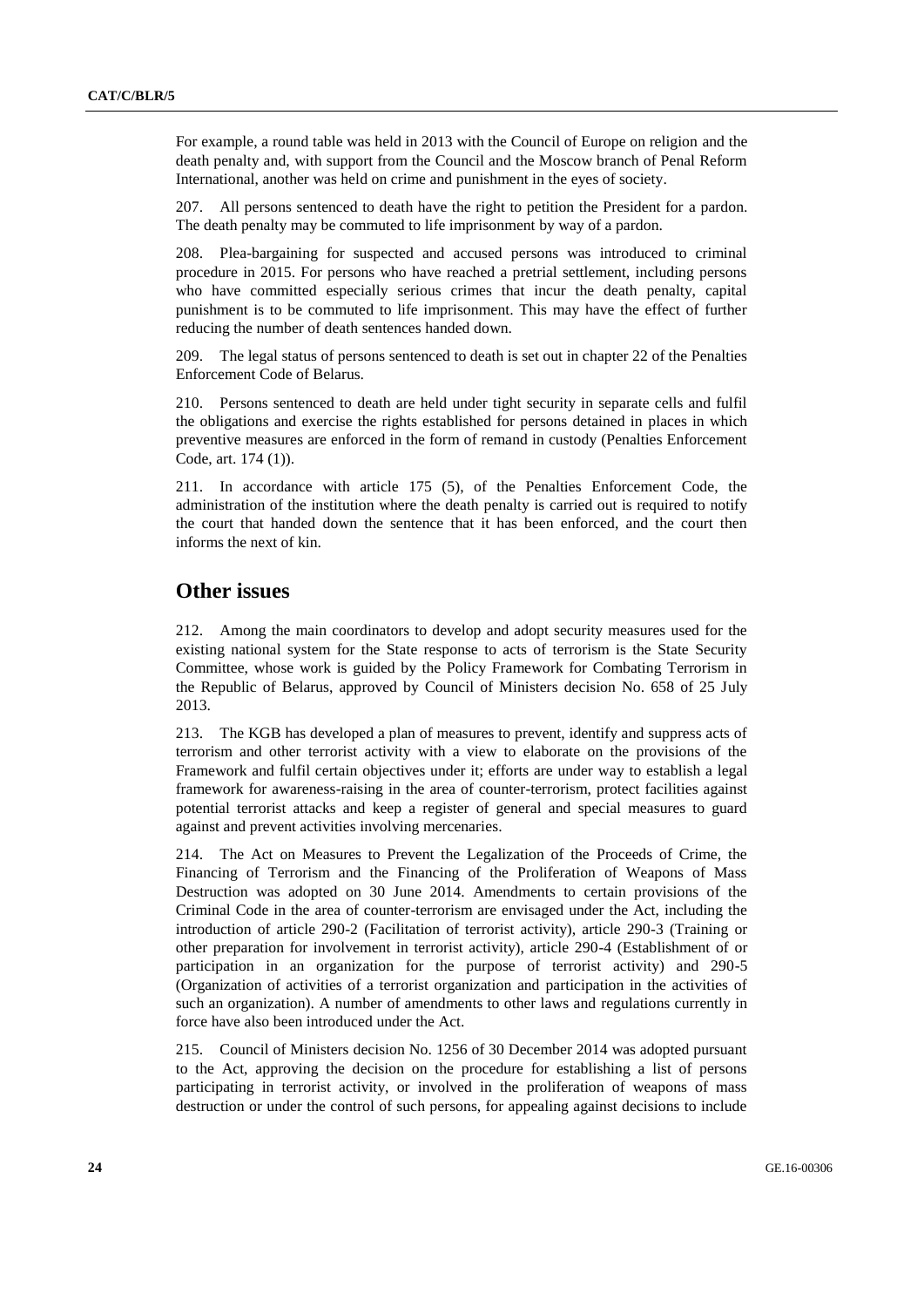persons in such a list and reviewing other communications of such persons and for informing persons who carry out financial transactions and financial monitoring bodies about this list.

216. Under the Council of Ministers decision, the KGB has compiled an updated list that has been posted on the Internet.

217. Regulations governing the means and methods of effective action against extremism and terrorism have been adopted in Belarus.

218. A National Expert Commission has been established under the Ministry of Information to analyse content for the presence (or absence) of signs of extremism.

219. A comprehensive set of special measures is being carried out to prevent terrorist activity and suppress illicit trafficking in arms, ammunition and explosives. Operational Arsenal is routinely carried out to seize weapons and explosives from the population, and illicit trafficking in arms, nuclear and radioactive materials and highly potent or poisonous substances are treated as criminal offences.

220. Methods for detecting signs of unlawful activity by lone terrorists with a view to preventing terrorist crimes at the early stages have been developed and incorporated into the daily work of the KGB and Ministry of Internal Affairs.

221. A range of technical search activities in communications networks and the Internet have been developed and are being carried out in order to stop the spread of diagrams and manuals for the manufacture of explosives and explosive devices from commonly available components.

222. A number of measures to combat terrorism are being taken on a continuous basis within the framework of the programme to fight crime and corruption for the period 2013- 2015.

223. In accordance with the Policy Framework for Combating Terrorism, priority attention has been given to prevention in efforts to deal with this occurrence, which is accomplished by means of explaining the implications of terrorism and the threat that it poses to society, informing citizens about existing legal mechanisms for exercising their civil, political, economic, social and other rights and defending their legitimate interests, instilling in society an outright rejection of the ideology of violence, fostering socially meaningful values, above all the value of human life, developing a sense of tolerance in the community and paving the way for dialogue about political, economic, social, religious, cultural and other problems.

224. Underlying the State efforts to develop and implement measures to respond to the threat of acts of terrorism is strict observance of the principles and rules of international law and human rights and freedoms.

225. The national law contains clear criminal procedure guarantees against violations of the rights of citizens during the prosecution of criminal activity, including terrorist activity. The Framework provides for measures of social rehabilitation and reintegration of persons who have served sentences for crimes of a terrorist nature.

226. The protection of the rights and freedoms and legitimate interests of citizens while antiterrorist measures are being implemented is guaranteed by extra-departmental and departmental control, and procuratorial supervision and judicial remedies.

227. In accordance with the Framework, Belarus recognizes the United Nations as playing a central, coordinating role in international cooperation in this area, ensures that the relevant Security Council resolutions and international agreements to which it is a party are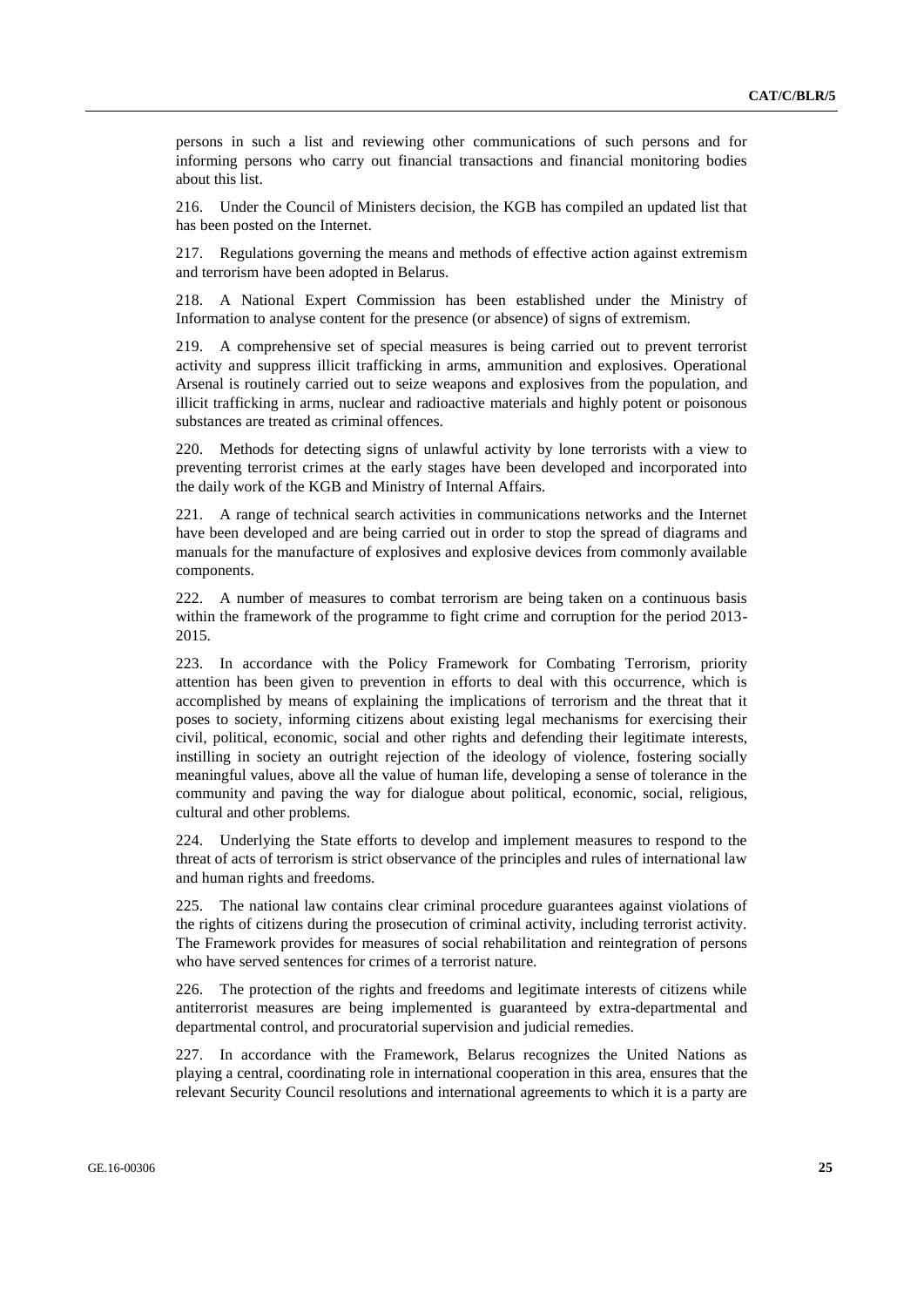complied with in full and works for the effective implementation of the United Nations Global Counter-Terrorism Strategy adopted by the General Assembly in resolution 60/288.

228. Belarus is a party to 13 of the 18 universal antiterrorism instruments and to regional counter-terrorism programmes and agreements, above all those carried out within the framework of the Commonwealth of Independent States, the Collective Security Treaty Organization, the Customs Union and the Eurasian Group on Combating Money Laundering and Financing of Terrorism.

229. A delegation of the Security Council Counter-Terrorism Committee Executive Directorate visited Belarus on 16-18 October 2013 to analyse the status of implementation of Security Council resolutions 1373 (2001) and 1624 (2005) at the national level. The international mission commended the Policy Framework for Combating Terrorism in the Republic of Belarus and the interdepartmental coordination in the area of counter-terrorism.

230. Particular attention has been given to further implementation of the provisions of international legal standards within the framework of further improvements to national law, particularly with respect to the development of relevant legal procedures, such as:

- Freezing and releasing assets of persons and organizations directly or indirectly involved in the financing of terrorism; and
- Criminalizing in national legislation recruitment of terrorists and incitement to commit terrorist activity.
- 231. In accordance with the Framework, staffing for counter-terrorism includes:
	- Establishing an effective system of recruitment, training, retraining and further training of the relevant staff for the actors directly engaged in combating terrorism;
	- Introducing a system for training supervisors working in counter-terrorism on the basis of a single set of standards and methods adapted to the particularities of their work while carrying out a national response to acts of terrorism;
	- Training specialists with the specific knowledge, skills and expertise needed to combat terrorism in a given area (countering the ideology of terrorism, prevention, detection and suppression of nuclear, chemical or biological terrorism, cyberterrorism and other forms of terrorism);
	- Training staff to support the actors engaged in preventing, detecting and suppressing terrorist activity within their competence in responding to the challenges of combating terrorism;
	- Providing for the sustainability of the human resource capacity of the actors directly involved in combating terrorism through the implementation of measures for the legal and social protection of persons participating in combating terrorism and members of their families.

232. No complaints have been received of the failure to observe international standards in this area.

### **General information on the human rights situation, including new measures and developments relating to the implementation of the Convention**

233. Detailed updated information on the situation of human rights appears in the report of Belarus prepared for the second cycle of the universal periodic review in May 2015 (A/HRC/WG.6/22/BLR/1) and in the updated core document for the treaty bodies.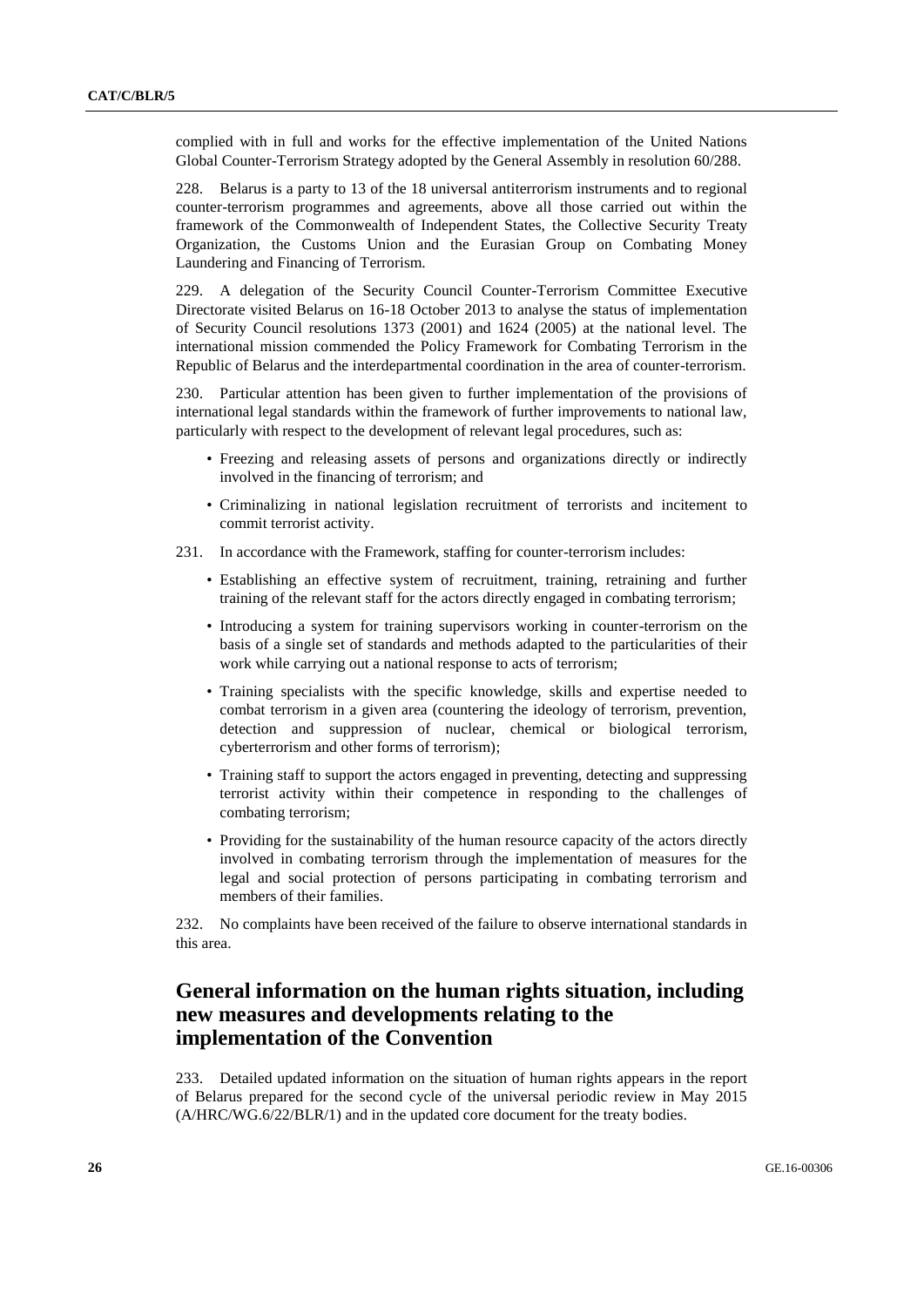234. Among the institutional reforms in Belarus, the establishment of the Investigative Committee is worth noting. In accordance with the Investigative Committee of the Republic of Belarus Act of 13 July 2012, one of the main objectives of this department is protecting the rights and legitimate interests of citizens and of State and public interests and ensuring that the law is observed when checking reports and communications on crimes, bringing criminal cases and conducting preliminary investigations.

235. The Ministry of Internal Affairs and other interested parties have prepared a proposal for a law amending the Detention Procedures and Conditions Act.

236. The bill is intended to enhance the legal framework for regulating relations involving the enforcement of preventive measures such as remand in custody and when detaining various categories of persons in accordance with the rules under the Criminal Code and Penalties Enforcement Code.

237. The bill sets out the basic concepts for regulating legal relations and defines "remand in custody", "the protection of persons remanded in custody", "convoying of persons remanded in custody", "detention", "supervision" and "security", which will allow for legal regulations to be specified and their application in practice to be simplified.

238. The bill clarifies article 12 of the Act, in particular on time frame for forwarding correspondence from persons held in custody addressed to the body conducting the criminal proceedings. Such correspondence must be forwarded no later than 24 hours from the moment that it is submitted, with the exception of national holidays or public holidays declared by the President of Belarus to be non-working days.

239. With a view to further humanizing detention conditions, the bill contains a rule giving persons in detention the right to have televisions set up and used in the cells.

240. On 3 December 2015, the House of Representatives, the lower house of the National Assembly of Belarus, adopted on first reading a bill amending certain laws of the Republic of Belarus on forced migration. Article 10 of the bill provides for the amendment of the Act on Granting Refugee Status and Subsidiary or Temporary Protection to Foreign Nationals and Stateless Persons in the Republic of Belarus (hereinafter referred to as the Refugees Act).

241. Article 5 of the new version of the Refugees Act specifies additional lists of categories of foreign nationals and stateless persons who may not be returned or expelled against their will to a State where they could suffer torture, including:

- Foreigners who have been granted refugee status in Belarus;
- Foreigners who have lost refugee status in Belarus;
- Foreigners who have been deprived of refugee status in Belarus.

242. Under article 5 of the new version of the Refugees Act, if it is not possible to return or expel foreigners who have had the review of their application for protection suspended, or have been refused refugee status and subsidiary protection, or have been refused an extension of the period of their subsidiary protection, or have lost refugee status or subsidiary protection, or have had their refugee status or subsidiary protection cancelled, or have been deprived of asylum, such foreigners have the right to apply for temporary or permanent residence in Belarus in the manner prescribed by the laws and regulations of Belarus (see also paragraph 13 of the report).